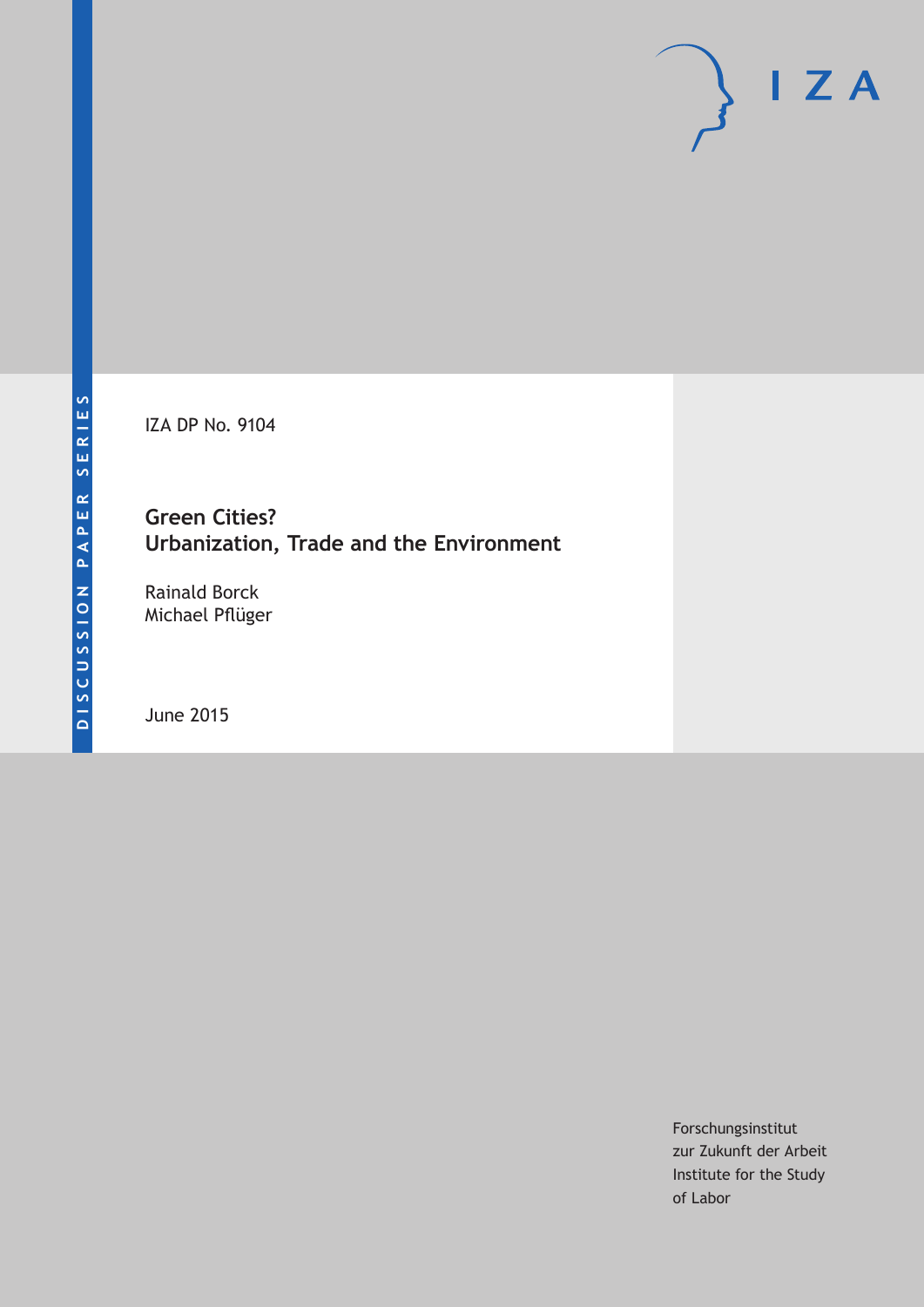# **Green Cities? Urbanization, Trade and the Environment**

### **Rainald Borck**

*University of Potsdam, CESifo and DIW Berlin*

### **Michael Pflüger**

*University of Würzburg, DIW Berlin and IZA*

### Discussion Paper No. 9104 June 2015

IZA

P.O. Box 7240 53072 Bonn Germany

Phone: +49-228-3894-0 Fax: +49-228-3894-180 E-mail: iza@iza.org

Any opinions expressed here are those of the author(s) and not those of IZA. Research published in this series may include views on policy, but the institute itself takes no institutional policy positions. The IZA research network is committed to the IZA Guiding Principles of Research Integrity.

The Institute for the Study of Labor (IZA) in Bonn is a local and virtual international research center and a place of communication between science, politics and business. IZA is an independent nonprofit organization supported by Deutsche Post Foundation. The center is associated with the University of Bonn and offers a stimulating research environment through its international network, workshops and conferences, data service, project support, research visits and doctoral program. IZA engages in (i) original and internationally competitive research in all fields of labor economics, (ii) development of policy concepts, and (iii) dissemination of research results and concepts to the interested public.

<span id="page-1-0"></span>IZA Discussion Papers often represent preliminary work and are circulated to encourage discussion. Citation of such a paper should account for its provisional character. A revised version may be available directly from the author.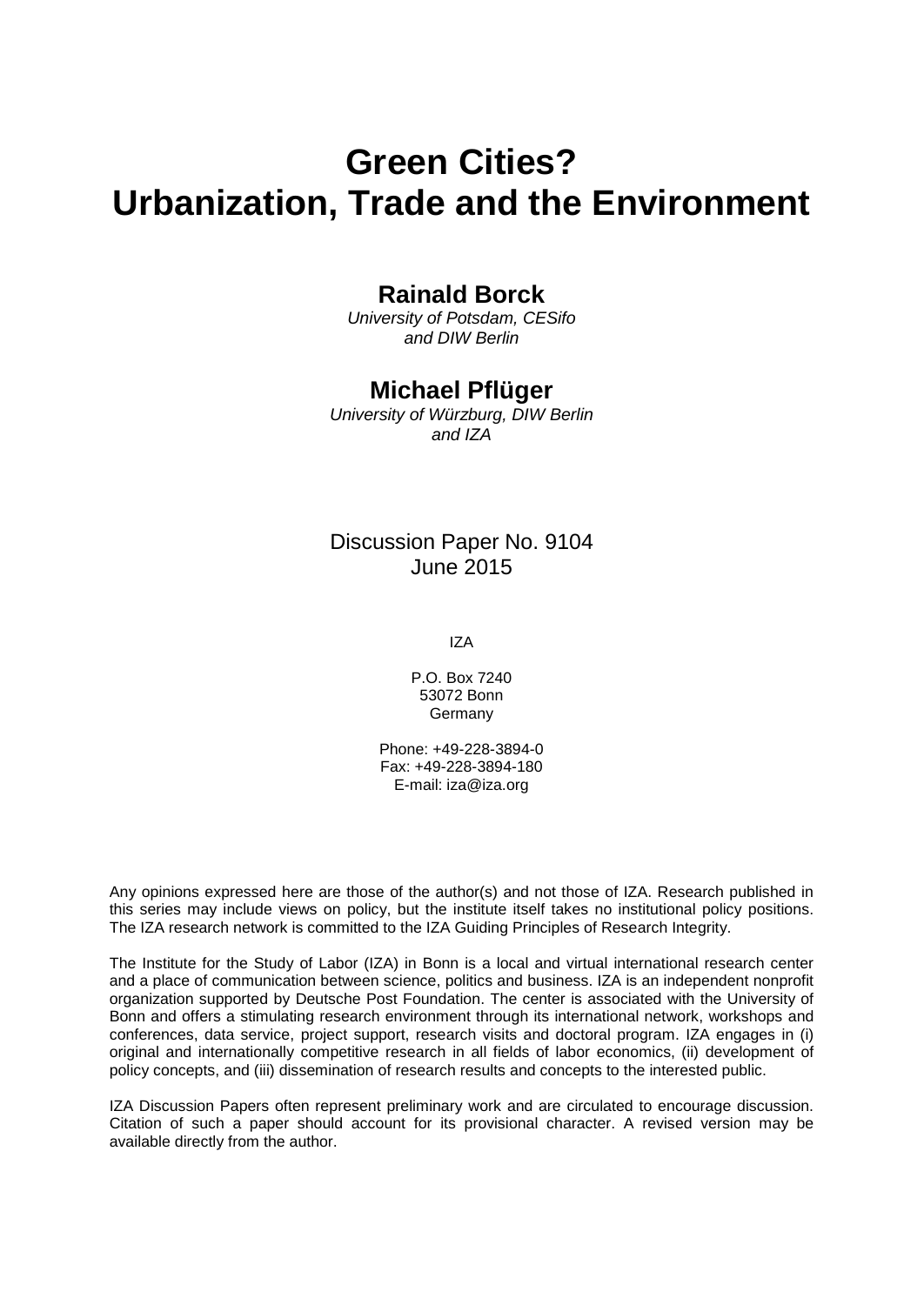IZA Discussion Paper No. 9104 June 2015

# **ABSTRACT**

# **Green Cities? Urbanization, Trade and the Environment[\\*](#page-1-0)**

This paper establishes a simple theoretical framework which comprises key forces that shape the structure and interrelation of cities to study the interdependencies between urban evolution and the environment. We focus on the potential of the unfettered market forces to economize on emissions. A key finding is that these forces alone may suffice to generate an urban Environmental Kuznets Curve. In particular, reducing trade costs increases per capita incomes and generates a U-shaped evolution of emissions in the process of agglomeration and redispersion. Another key result is that agglomeration per se is typically not a boon for the environment, as total emissions in the total city system are likely to rise.

JEL Classification: F18, Q50, R11, R12

Keywords: city structure, city systems, environmental pollution, global warming, Environmental Kuznets Curve, trade costs, commuting costs, housing

Corresponding author:

Michael Pflüger Faculty of Economics University of Würzburg Sanderring 2 97070 Würzburg Germany E-mail: [michael.pflueger@uni-wuerzburg.de](mailto:michael.pflueger@uni-wuerzburg.de)

\* We thank Kristian Behrens, Johannes Bröcker, Taiji Furusawa, Steve Gibbons, Philipp Harms, Jota Ishikawa, Till Requate, Jens Südekum, Takatoshi Tabuchi, Jacques-Francois Thisse, Klaus Wälde, and seminar participants at Hitotsubashi University, TU Berlin, TU Dresden, Kiel, Mainz, Potsdam, Siegen, University of Tokyo, the Industrial Organization and Spatial Economics conference in St. Petersburg , the NARSC/UEA meeting in Atlanta, the ERSA conference in Palermo, the Verein für Socialpolitik annual meeting in Düsseldorf, its Regional Economics meeting in Vaduz and Public Economics meeting in Freiburg for helpful comments and discussion.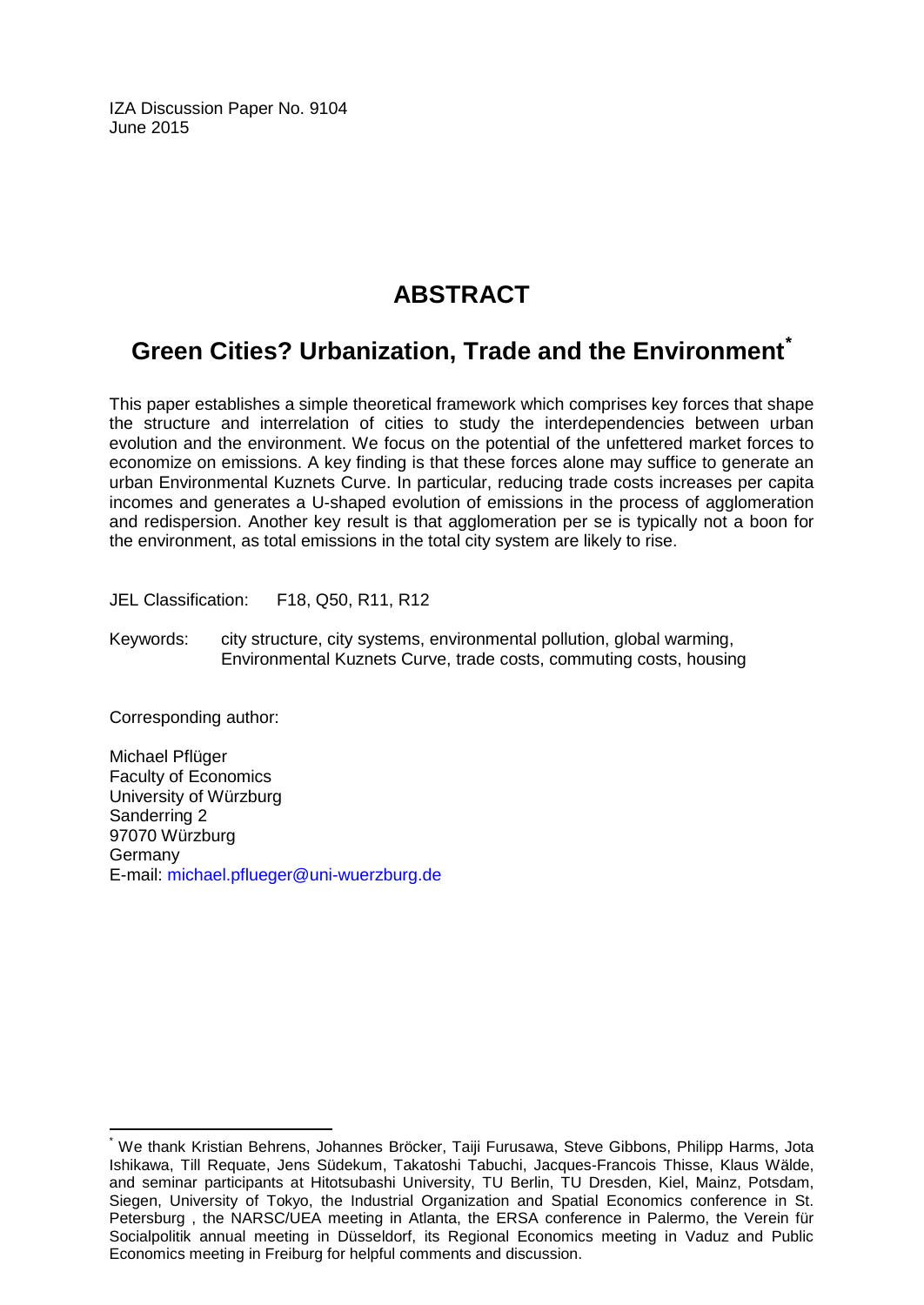#### **1 Introduction**

Urbanization is rapidly on the rise. The share of the population that lives in urban environments has increased from 37.6% to over 50% just between [1](#page-3-0)990 and today.<sup>1</sup> Cities are thought to be engines of growth and sources of structural change. They have recently been dubbed the greatest invention of humanity (Glaeser 2011). Is this 'triumph of the city' good or bad for the environment? In the face of global warming, the analysis of the effects of urbanization on the environment is of central sociopolitical relevance and one of the most pressing research questions in (environmental and urban) economics.

One prominent hypothesis holds that urban growth should ultimately be favorable for the environment since living in high density areas goes along with smaller housing lots and apartments and shorter driving distances to workplaces and for shopping (Glaeser 2011). Yet, pointing to the compactness of cities does not settle the issue, since increases in population density very likely go along with bigger cities and more commuting. More fundamentally, the issue necessitates to look at the entire city system and its emergence and at the trade relationship between cities and the associated emissions, not only at one city in isolation (Gaigné, Riou and Thisse 2012). The empirical evidence is inconclusive, too. The trend towards ever higher degrees of urbanization has been paralleled by an equally notorious upward trend in carbon dioxide emissions and other greenhouse gases ever since these have been recorded. However, there are also more benign developments. For example, in New York City, air pollution levels have increased from 1800 to 1940, but this trend has been reversed thereafter (Kahn 2006). The latter example suggests the possibility of an urban Environmental Kuznets Curve (EKC), an inversely U-shaped relationship between development and pollution (Copeland and Taylor 2003; Kahn 2006).

The literature on the environmental effects of urbanization is slim.<sup>[2](#page-3-1)</sup> The contribution of this paper is to establish a simple theoretical framework which comprises key forces that shape the structure and interrelation of cities and which allows us to study fundamental interdependencies between urban evolution and the environment. This research is inspired by the seminal work of Copeland and Taylor (2003) who forcefully showed how fruitful it is to have a unifying model to address the interface between trade and the environment. Just as they faced the question 'is free trade good for the environment?', we ask 'is urbanization good for the environment?'.

<span id="page-3-0"></span><sup>&</sup>lt;sup>1</sup> Starting with 9% around the year 1300 urbanization has almost doubled in the wake of the Industrial Revolution, and then increased to today's levels. Urban growth is expected to carry on, most spectacularly so in developing country megalopolises. See Bairoch (1988), Asian Development Bank (2012) and World Bank (2009).

<span id="page-3-1"></span><sup>&</sup>lt;sup>2</sup> A lucid survey of important issues is provided in Kahn and Walsh (2014).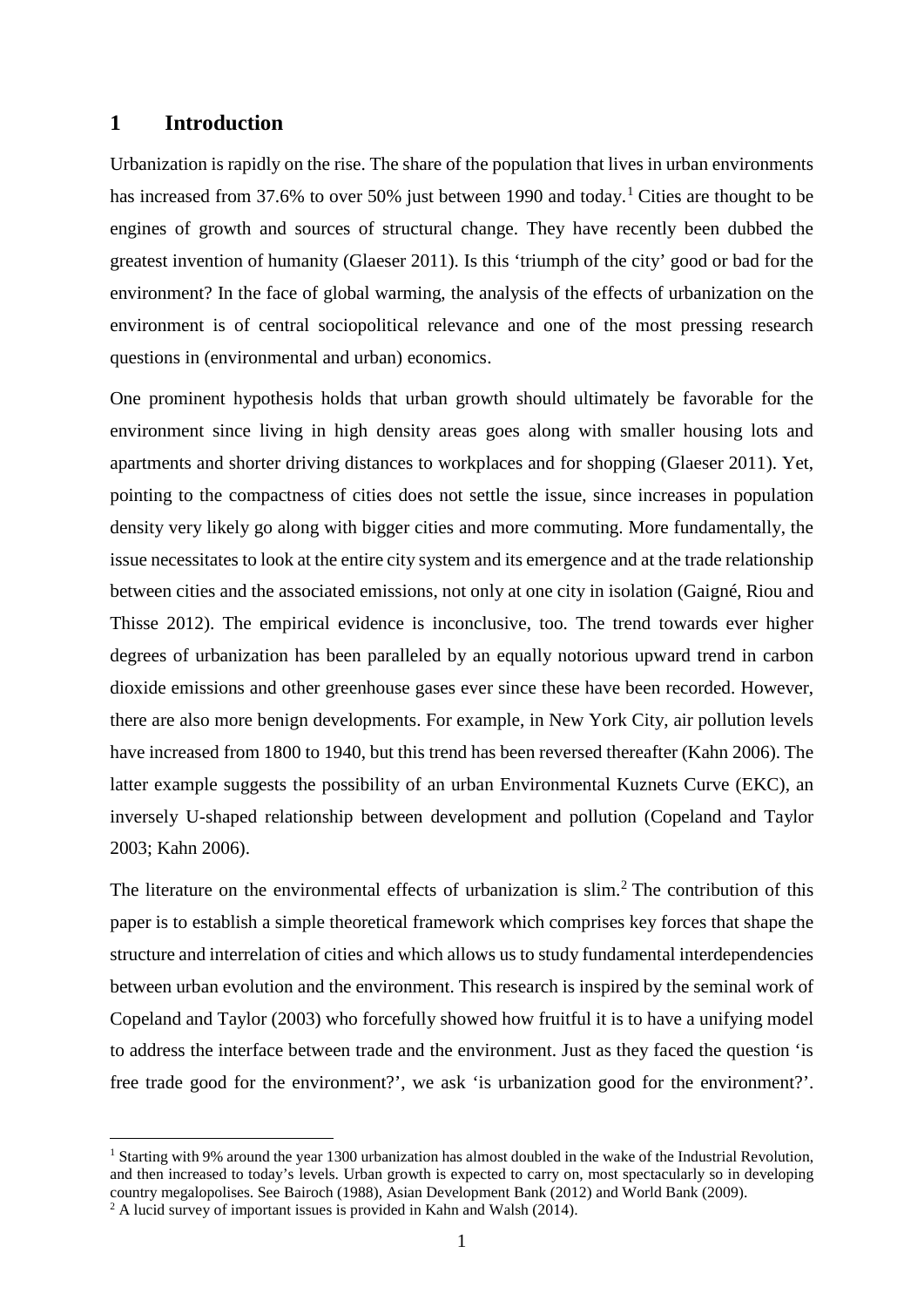Copeland and Taylor (2003) identified key parameters (factor proportions, in particular) that drive (per capita) incomes and pollution in open economies. Our analysis brings in the urban perspective and traces the effects of parameters that are key for the evolution of city systems, such as the costs of transporting goods between cities, commuting costs within cities and the opportunity cost of land outside city boundaries.





In setting up our framework we make four important choices. First, we build on a version of the urban model of Alonso in which the lot size chosen by households and, hence, the population density in cities, is endogenously determined. This feature is crucial to address a potentially important source of pollution savings. Second, we go beyond a single city and look at an urban system consisting of two cities that trade goods and whose sizes evolve endogenously in response to market size effects established by the new economic geography (Fujita *et al.*, 1999). We consider a core-periphery model with two sectors, a farm sector and a modern sector which produces manufactures, and with mobile skilled workers who exhibit heterogeneous location preferences as in Tabuchi and Thisse (2002) and Murata (2003). Third, our model comprises the key sources of urban pollution, namely environmental externalities associated with housing, commuting, production of industrial and agricultural goods and the trade of goods across cities. Fourth, our analysis deliberately refrains from taking environmental policies and endogenous emission intensities into account. We are fully aware of the importance of government intervention to contain environmental pollution. However, we defer such an application of our framework to future work. This allows us to focus on the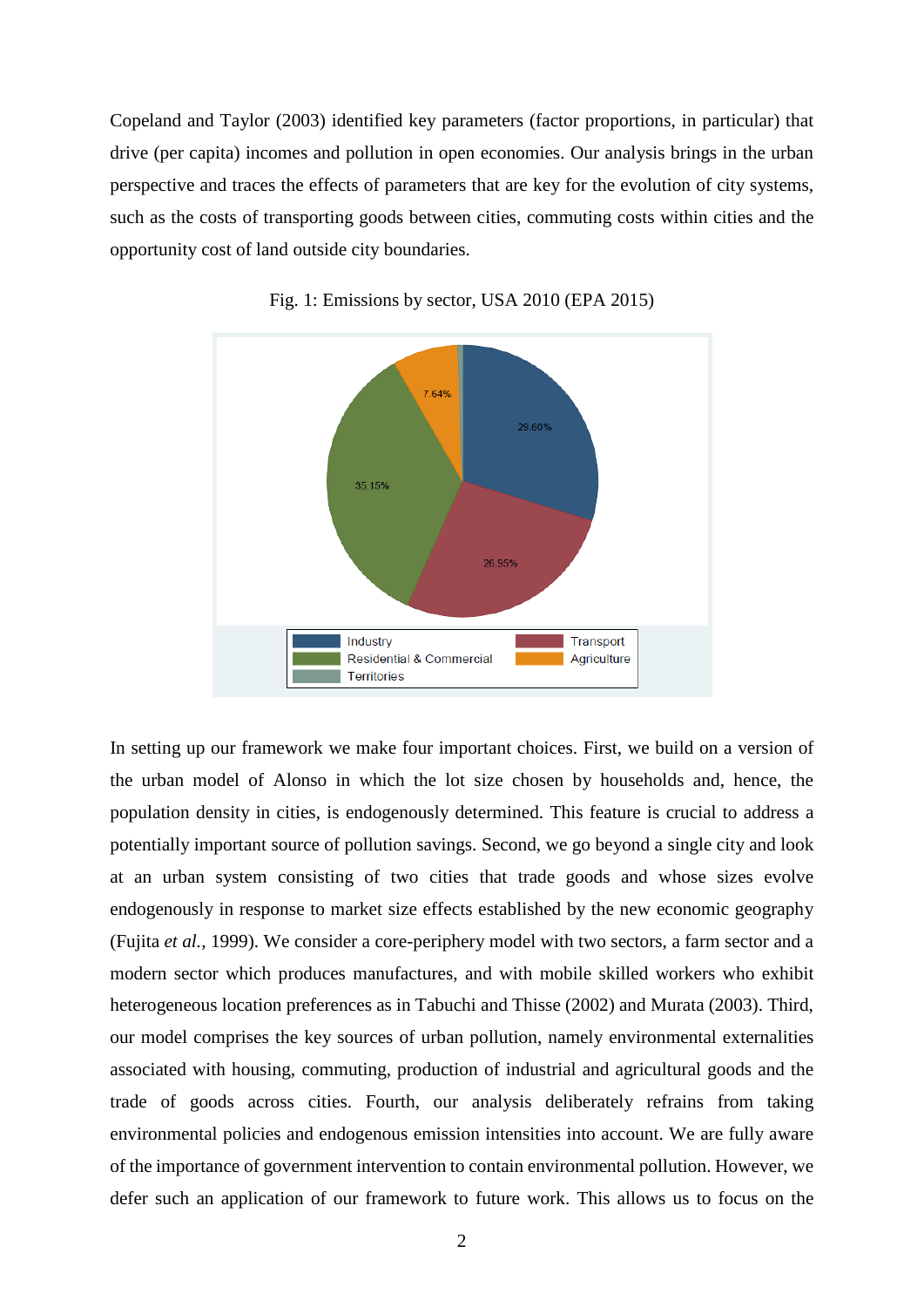potential of unfettered market forces to economize on emissions. More specifically, it allows us to explore whether market forces alone suffice to generate an urban EKC as stipulated in Glaeser (2011).<sup>[3](#page-5-0)</sup>

Even though we keep all specifications as simple as possible, endogenizing the internal city structure and the city interrelations throws up complexities that necessitate the use of numerical simulations at several parts of our analysis. Our calibration uses parameter values such that the greenhouse gas emissions sources witnessed in the USA shown in Fig. 1 are reproduced in the initial equilibrium ('baseline specification'). This illustrates that our model captures the most important pollution sources responsible for climate change.

Our analysis yields the following results. We first consider the case of two cities that maintain trade relations but whose size we exogenously keep at equal (fixed) size. We find that increasing the degree of trade freeness, aggregate population size and the share of expenditures devoted to manufacturing goods and to housing as well as decreasing the costs of commuting and the (exogenously fixed) agricultural land rent outside of cities raises per capita incomes and total emissions at the same time. Hence, no market-induced EKC is implied by any of these parameter changes. Things are different for the composition of the workforce: if the (exogenous) share of skilled workers is increased beginning at low levels, per capita incomes rise and total emissions fall. We also explore whether the city system is greener if we exogenously increase the size of one of the two cities. We find that all emissions in the emerging core increase and that, except for the emissions associated with imports, the opposite holds true in the emerging periphery. Total emissions of the entire city system rise in our baseline specification. Depending on the emission intensities of polluting activities, however, total emissions may also fall.

We then turn to the case where skilled labor is mobile so that the size of the two cities emerges endogenously. As trade freeness is successively increased, the model exhibits the location pattern with dispersion, partial agglomeration and redispersion known from Tabuchi and Thisse (2002). Remarkably, we now find that changes in any of the following four single parameters have the potential to lead to a market-induced EKC: the level of trade freeness, the share of skilled workers in the economy, the budget share devoted to manufactures and agricultural land rent. Consider trade freeness. As stressed in theories of new trade and economic geography and borne out in practice, trade cost reductions are important stimuli for increases in per capita

<span id="page-5-0"></span><sup>&</sup>lt;sup>3</sup> Shibayama and Fraser (2014) is similar in spirit. They consider a closed economy and highlight nonhomothetic utility and thus abstract both from space and from trade.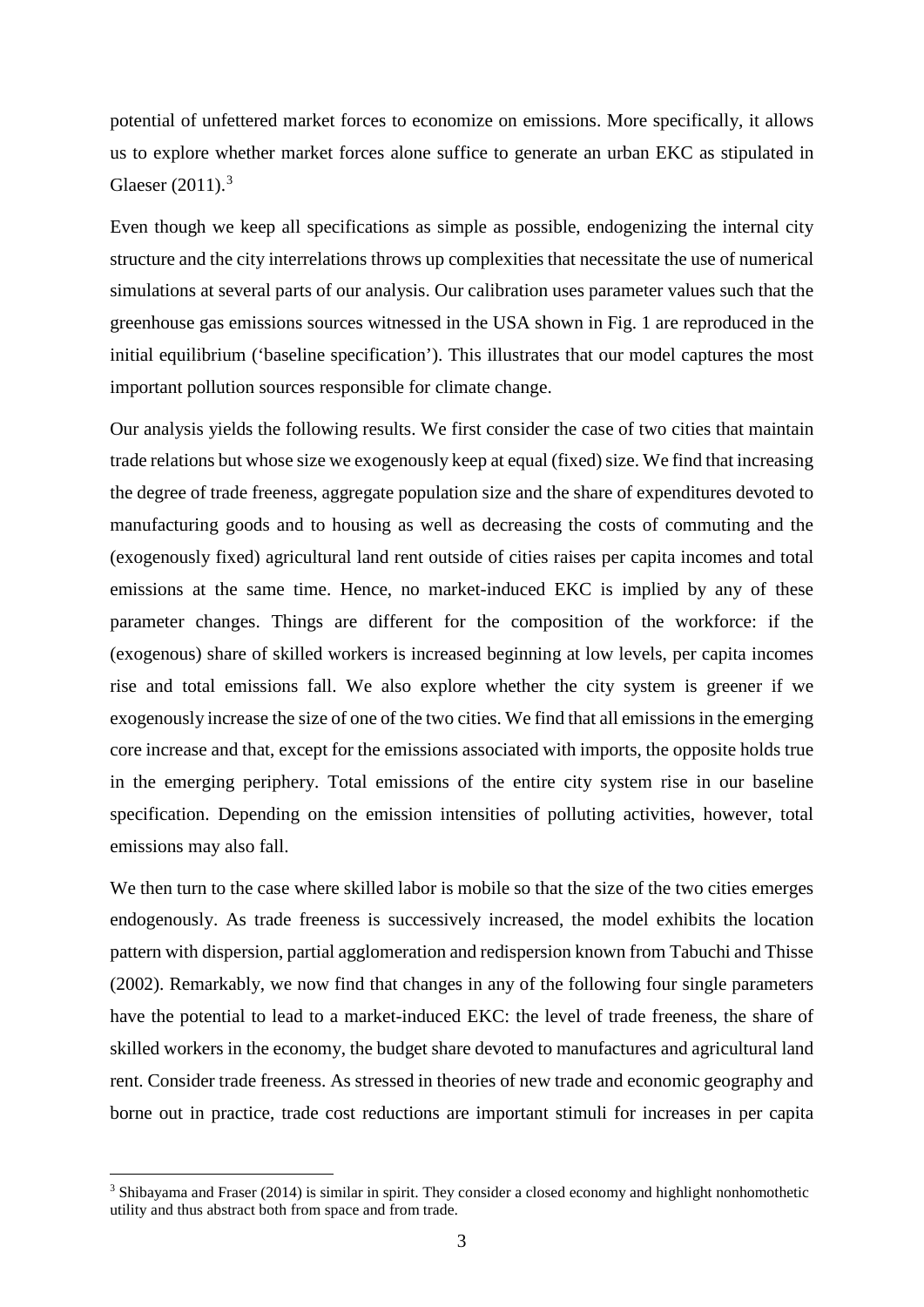incomes. We show that total emissions exhibit an inversely U-shaped behavior in the agglomeration-deglomeration process, because emissions from manufacturing, commuting and housing increase under agglomeration but decrease with redispersion. It is also interesting to note that, across the scenarios without and with mobile skilled labor, agglomeration per se is typically not a boon for the environment, as total emissions in the total city system are likely to rise. We also address the relationship between pollution and welfare and we find that the welfare maximizing allocation need not coincide with the pollution minimizing allocation.

**Previous literature.** Our paper is related to the following strands of previous research. First, there is a recent literature which has started to explore the nexus between urban growth and the environment both theoretically and empirically. Gaigné, Riou and Thisse (2012) develop a model of an urban system with two cities and extensions around a central business district in order to highlight that a compact city may not necessarily be environmentally-friendly when locations are endogenous and general equilibrium effects are taken into account. Our model is related to their model but differs in two key respects. First, the lot size is fixed in Gaigné et al. (2012) whereas we allow it to be endogenously determined. We see two advantages of our specification: it agrees with empirical evidence and it allows us to study how the compactness of cities responds to key parameters. Second, we follow the new economic geography in considering an increasing returns manufacturing industry which produces a variety of different goods whereas their model has a homogeneous good. Further, we study more pollution sources which makes our framework in principle useful for quantitative analysis of the relation between urbanization and pollution and for detailed policy analysis. Tscharaktschiew and Hirte (2010) develop a spatial general equilibrium model of a single polycentric city and calibrate it to an average German city in order to explore the effects of emission taxes and congestion charges on land-use and emissions. Their focus on a single city allows them to consider numerous urban details which we deliberately abstract from in order to zoom in on an urban system consisting of two cities of endogenous size. Glaeser and Kahn (2010) provide an important empirical study which obtains evidence supporting the view that American urban development is environmentally-friendly in the sense of being energy-efficient and carbon saving. Larson *et al.* (2012) provide related simulation analysis based on an Urban Energy Footprint Model which allows them to capture intricate and often unexpected feedback and rebound effects of energy policies that work through the urban land market.<sup>[4](#page-6-0)</sup>

<span id="page-6-0"></span> <sup>4</sup> See also Borck (2014) and Larson and Yezer (2014).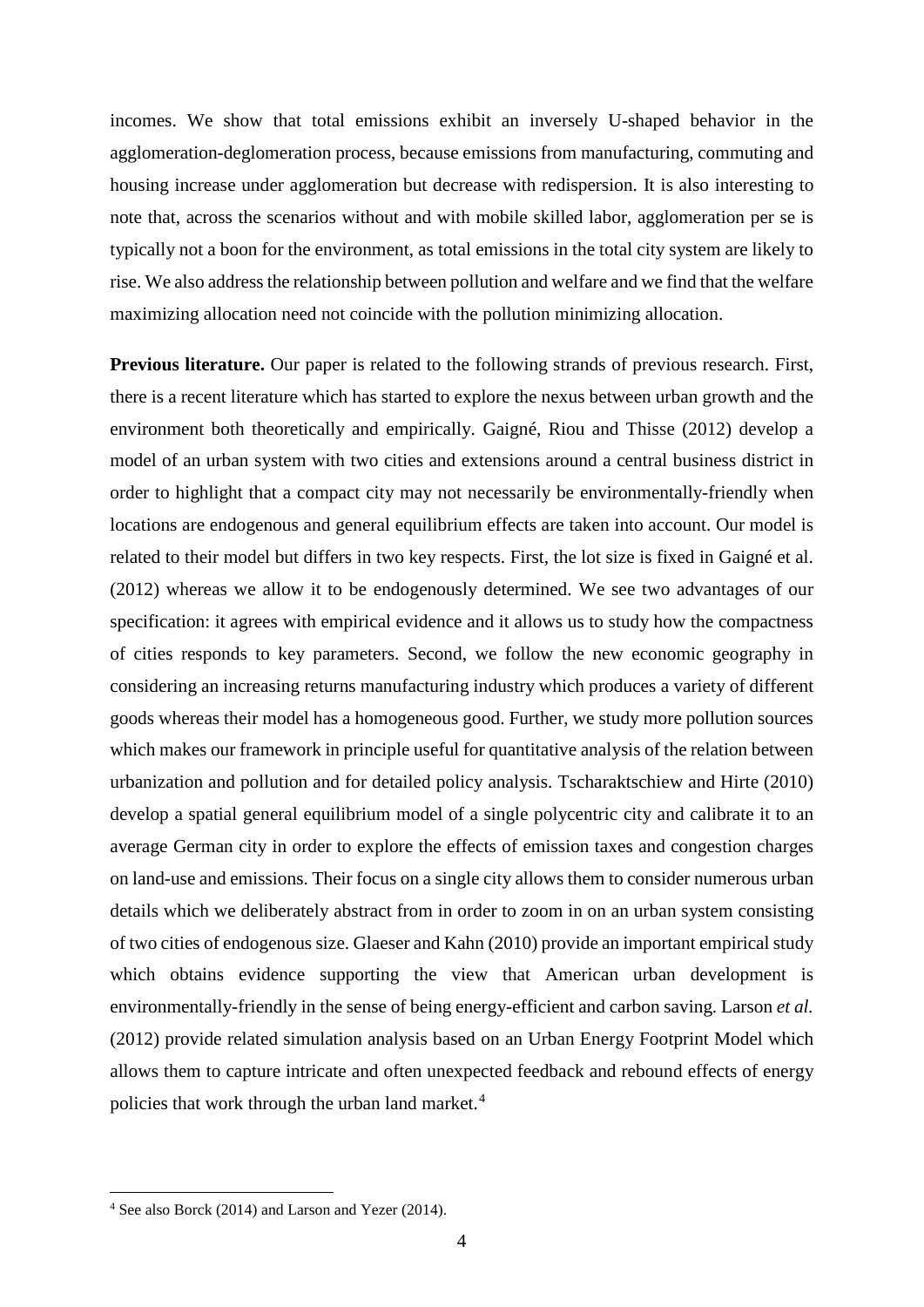Second, a small literature has addressed the interface between the environment and agglomeration from the point of view of the new economic geography. Calmette and Péchoux (2007) set up a suitable extension of the core-periphery model and study the implementation of an emission quota. They show that the quota reduces the environmental externality in the aggregate but this comes with the unexpected side-effect that agglomeration is induced at higher trade costs, already, which drives up environmental damage. Elbers and Withagen (2004) study the non-cooperative strategic choice of an environmental policy within a similar model and find that this stabilizes the symmetric equilibrium. Lange and Quaas (2007) use a footloose entrepreneur version of the core-periphery model to analyze how the distribution of economic activity in space is affected by local environmental pollution. They find that the extent of environmental damages determines whether symmetry, partial or full agglomeration of economic activity in space obtains. Following standard practice in the new economic geography, these works ignore urban extensions and urban costs altogether, features that we highlight in our analysis. Another difference is that these works do not allow the environmental externalities to be global.

Third, our paper is related to the research on the Environmental Kuznets curve which was initiated with the empirical work by Grossman and Krueger (1993, 1995) and which is surveyed in Dasgupta et al. (2002). A systematic theoretical exploration and synthesis of the foundations of the EKC and its relation to international trade was then provided by Copeland and Taylor (2003). A recent strand of research has begun to explore the EKC from the point of view of cities and urban systems (Kahn 2006; Asian Development Bank 2012).

Finally, there are two recent works which highlight the interface between cities and the environment from altogether different angles. Cruz and Taylor (2013) explore the role of renewable energy sources which differ in the energy intensity for the size and density of urban agglomerations. Desmet and Rossi-Hansberg (2015) set up a dynamic spatial model which allows for trade costs, innovation and technology diffusion over space to study the impact of climate change on the spatial distribution of economic activity, trade and migration patterns as well as productivity and welfare.

The remainder of the paper is organized as follows. Section 2 sets up the model and characterizes the short-run equilibrium, where the allocation of labor across cities is given. Section 3 establishes the determinants of pollution and per capita income and explores the potential of an urban EKC in this short-run equilibrium. It also addresses the question whether big cities are desirable from an environmental point of view. The endogenous formation of the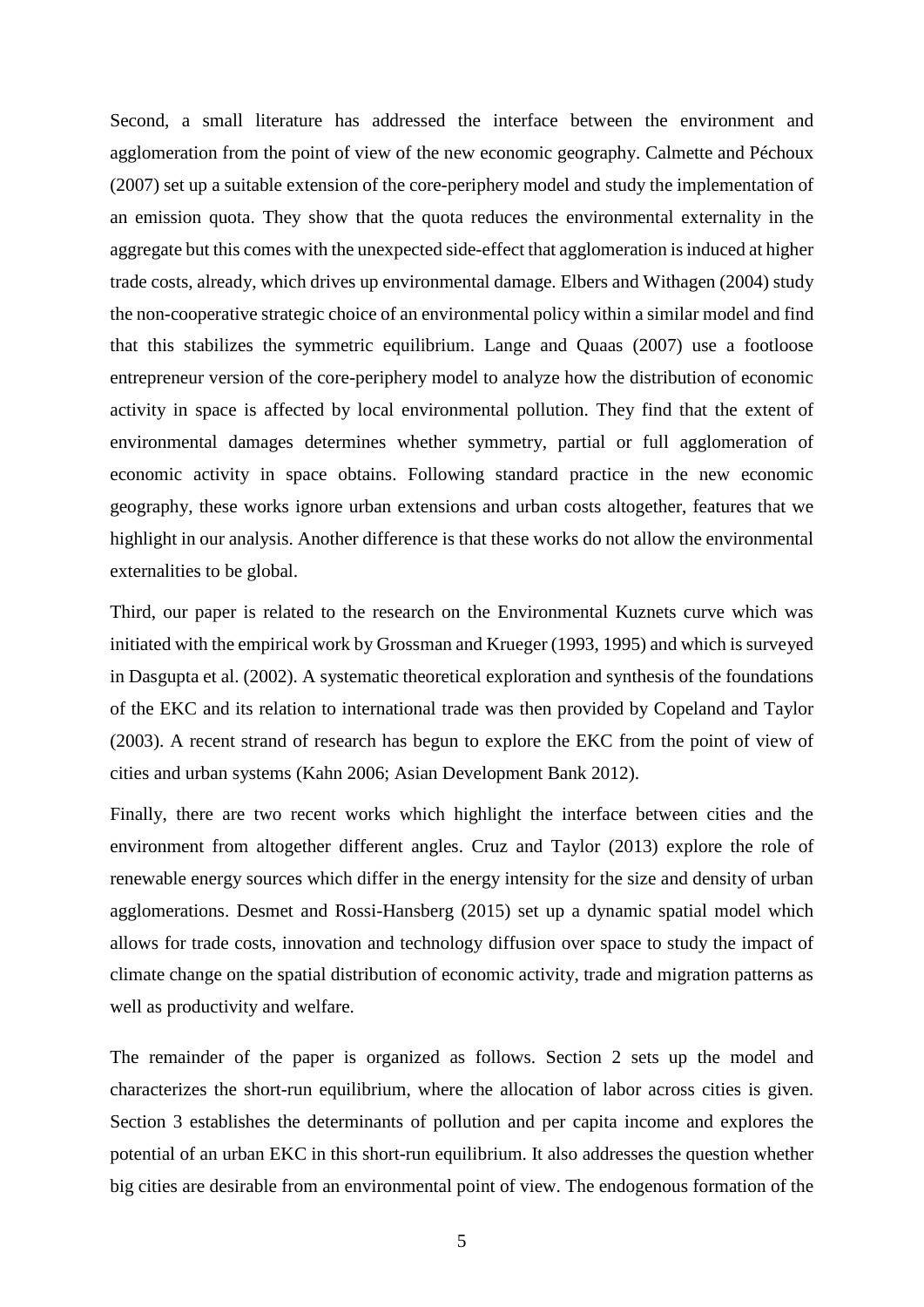city system in the long-run where skilled labor is mobile across cities is explored in section 4. That section reexamines the determinants of pollution and per capita income and the ensuing potential of an urban EKC under these circumstances. The relationship between environmental pollution and welfare is also explored. Section 5 concludes.

#### **2 The Model**

**The urban-geography setup.** The economy consists of two ex-ante identical cities  $(i, j = 1, 2)$ with central business districts (CBDs) and spatial extensions as in Alonso (1964) and with intercity interrelations as in the core-periphery model of Krugman (1991). [5](#page-8-0) There are two production sectors, manufacturing indexed by *M* , and agriculture indexed by *A* , whose outputs are traded across cities. Trading the agricultural good is costless, while trade of manufactures is subject to iceberg costs. There are *L* workers with identical preferences and unit labor endowments. The fraction  $\rho$  of workers are skilled (denoted S) and  $\lambda$  denotes the share residing in city 1. We take  $\lambda$  as given in the short-run. In the long-run the skilled are mobile between cities and exhibit taste heterogeneity for the two locations as in Tabuchi and Thisse (2002) and Murata (2003). The skilled live around the CBDs and commute to work in manufacturing. Commuting costs are of the iceberg type. This implies that the effective labor supply of a skilled worker shrinks with the distance to the workplace.<sup>[6](#page-8-1)</sup> The fraction  $1-\rho$  of workers are (unskilled) farmers (denoted *U*). They are equally distributed among and immobile across cities and engaged in agricultural production. Farmers live outside the cities' boundaries and don't commute. They collect the land rent in each city.<sup>[7](#page-8-2)</sup> The production of the two types of goods, the transport of goods across cities, commuting and housing consumption are associated with global environmental externalities, greenhouse gas (GHG) emissions, which harm households. We now characterize preferences and the equilibrium within and across cities.

**Preferences and demand.** Consumers of type  $h = S, U$  in city *i* have utility

$$
u_i^h = \mu \ln C_{M,i}^h + \gamma \ln C_{H,i}^h + (1 - \mu - \gamma) \ln C_{A,i}^h - \kappa E^\theta
$$
 (1)

$$
C_{M,i}^{h} = \left[ \int\limits_{0}^{N_i + N_j} c_i^h \left( v \right)^{(\sigma - 1)/\sigma} dv \right]^{\sigma/(\sigma - 1)}
$$
(2)

<span id="page-8-0"></span> <sup>5</sup> Our framework builds on Tabuchi (1998) and Krugman and Livas Elizondo (1996).

<span id="page-8-1"></span><sup>&</sup>lt;sup>6</sup> This follows Krugman and Livas Elizondo (1996) and implies that the mass of firms and varieties is larger when economic activity is dispersed rather than agglomerated in space (see Murata and Thisse 2005).

<span id="page-8-2"></span><sup>&</sup>lt;sup>7</sup> The reason for this assumption is that the land rent does not influence skilled workers' bid rents which makes the internal city equilibrium analytically solvable.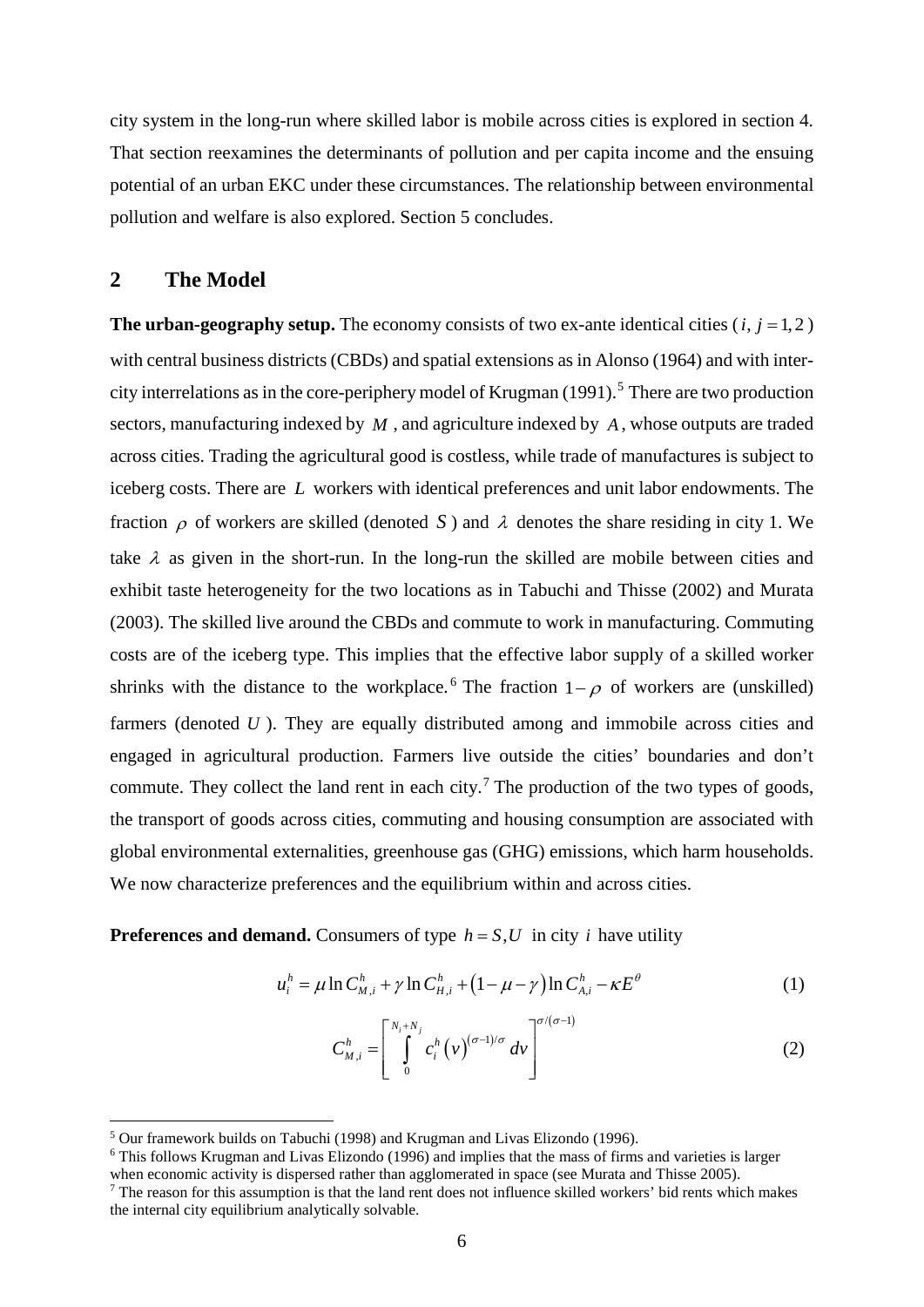where  $0 < \mu, \gamma, \mu + \gamma < 1$ ,  $\kappa \ge 0$ ,  $\theta > 0$  are constants,  $C_{M,i}^{h}$  is consumption of a manufacturing composite,  $C_{H,i}^{h}$  is consumption of housing (lot size),  $C_{A,i}^{h}$  is consumption of agricultural goods, and *E* is global pollution, the sources of which are described in detail at the end of this section. *N<sub>i</sub>* and *N<sub>j</sub>* denote the masses of varieties,  $c_i^h(v)$  is consumption of variety *v*, and  $\sigma > 1$  is the elasticity of substitution between any two varieties.

The budget constraint of household *h* is given by

$$
y_i^h = P_{M,i} C_{M,i}^h + P_{H,i}^h \left( r_i \right) C_{H,i}^h + C_{A,i}^h \tag{3}
$$

$$
P_{M,i} = \left[ \int_{0}^{N_{i}+N_{j}} p_{i} (v)^{1-\sigma} dv \right]^{1/(1-\sigma)}
$$
(4)

where  $y_i^h$  is the income (net-of-commuting cost if applicable),  $P_{M,i}$  is the price index for manufactures and  $p_i(v)$  is the consumer price of variety *v* which includes iceberg trade costs  $\tau > 1$ when goods are imported from city *j*.  $P_{H,i}^{h}(r_i)$  is the price of housing at distance  $r_i$  from the CBD. The agricultural good is the numéraire. A skilled worker who lives  $r_i$  kilometers from the CBD incurs commuting costs which reduce her unit labor endowment by  $\psi r_i$ , where  $0 < \psi < 1/r_i$ . Hence,  $y_i^s = (1 - \psi r_i) w_i^s$ , where  $w_i^s$  is the skilled wage. Farmers live outside the city, don't commute, and collect proportionate shares of the city's land rent *B<sub>i</sub>*. Hence, a farmer's income is  $y_i^U = w_i^U + b_i$  where  $w_i^U$  is the unskilled wage and  $b_i = B_i / \left[ (1 - \rho) L / 2 \right]$ . Utility maximization implies demand functions and indirect utility  $V_i^h$  given by:

$$
C_{M,i}^{h} = \frac{\mu y_{i}^{h}}{P_{M,i}}, \qquad c_{i}^{h}(v) = p_{i}(v)^{-\sigma} P_{M,i}^{\sigma-1} \mu y_{i}^{h}
$$
 (5)

$$
C_{H,i}^{h} = \frac{\gamma y_i^{h}}{P_{H,i}^{h}(r_i)}, \qquad C_{A,i}^{h} = (1 - \mu - \gamma) y_i^{h}
$$
 (6)

$$
V_i^h = \log y_i^h - \mu \log P_{M,i} - \gamma \log P_{H,i}^h(\mathbf{r}_i) - \kappa E^\theta \tag{7}
$$

**City structure.** The city is linear and extends from the CBD to  $r_{ib}$ , the endogenous city border (we focus on the right side of the city only). Fig.2 depicts this border, the bid rent for land of skilled workers  $P_{H,i}^S(r_i)$  (derived below) and the exogenous agricultural land rent,  $R_A > 0$ . By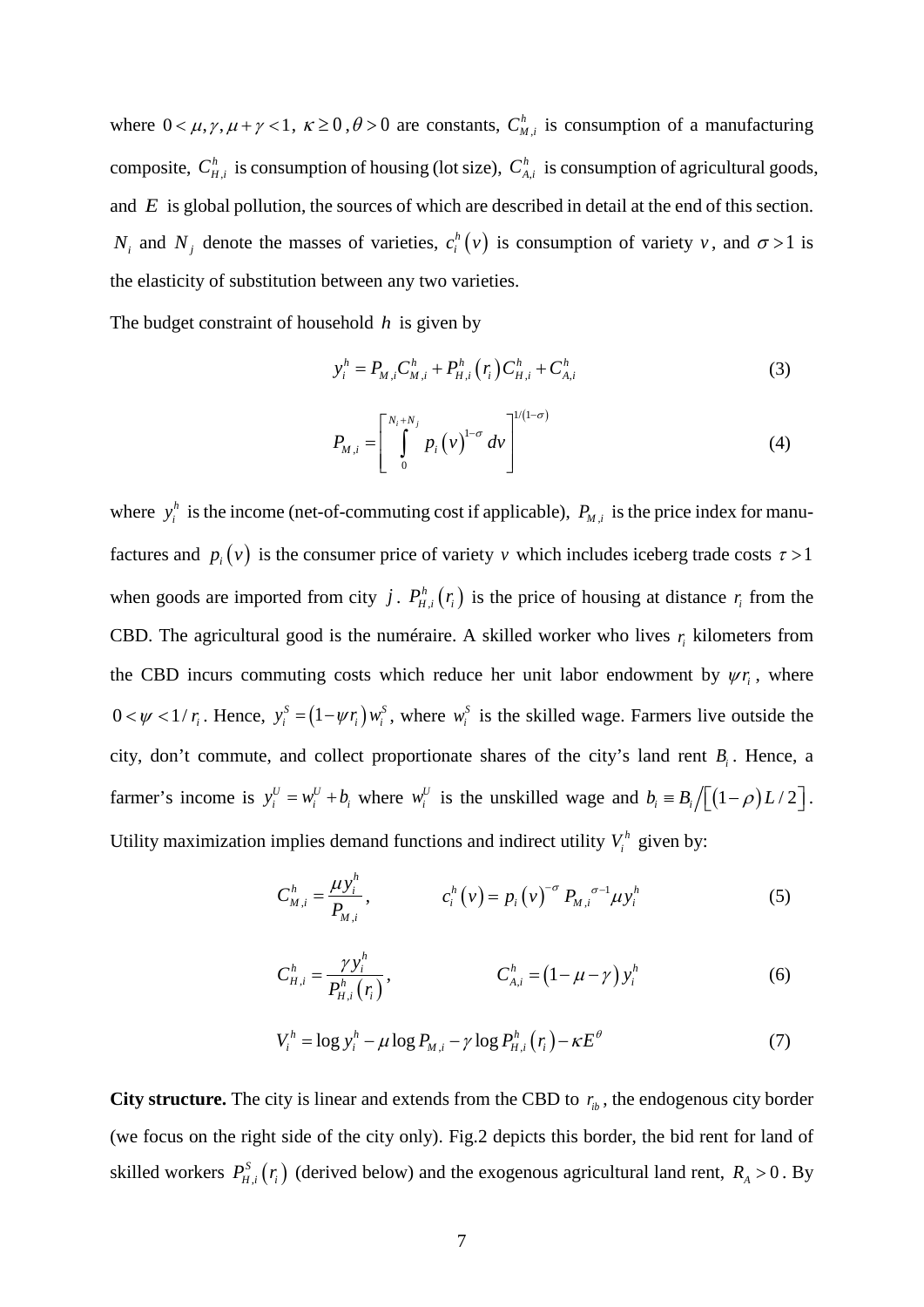assumption,  $R_A$  has to be paid per unit of land outside the city border by all farmers. Hence, farmers live on equal lots of size  $\gamma ( w_i^U + b_i ) / R_A$  as implied by eq. (6). Using the redefinition  $\log v_i^S = V_i^S$  together with  $y_i^S = (1 - \psi r_i) w_i^S$  and solving eq. (7) gives a skilled workers' bid rent, the maximum amount a skilled worker living  $r<sub>i</sub>$  km from the CBD would pay per unit of land:

$$
P_{H,i}^{S}(r_{i}) = e^{-\kappa E^{\theta}/\gamma} P_{M,i}^{\ \ -\mu/\gamma} \left(\nu_{i}^{S}\right)^{-1/\gamma} \left[ \left(1 - \psi r_{i}\right) \nu_{i}^{S}\right]^{1/\gamma} \tag{8}
$$

This bid rent declines with distance from the CBD to compensate for higher commuting costs.



Fig. 2: Intra-city equilibrium, city 1

The city equilibrium is defined by two conditions which determine the spatial equilibrium value of indirect utility for the skilled  $v_i^S$  and the city border  $r_{ib}$  conditional on  $R_A$  and on skilled wages  $w_i^S$ , the manufacturing price index  $P_{M,i}$ , global environmental externalities E and the number of skilled workers in city *i*,  $L_i^S = \lambda \rho L$ , all of which are determined in the inter-city equilibrium (which we characterize in section 4):

$$
P_{H,i}^{S}(r_{ib}) = R_{A} \implies e^{-\kappa E^{\theta}/\gamma} P_{M,i}^{\quad -\mu/\gamma} \left(v_{i}^{S}\right)^{-1/\gamma} \left[\left(1 - \psi r_{ib}\right) w_{i}^{S}\right]^{1/\gamma} = R_{A} \tag{9}
$$

$$
L_i^S = \int_0^{r_{ib}} \frac{1}{C_{H,i}^S} dr_i = \frac{e^{-\kappa E^{\theta/\gamma}} P_{M,i}^{(-\mu/\gamma)} \left(v_i^S\right)^{-1/\gamma} \left[\left(w_i^S\right)^{1/\gamma} - \left[\left(1 - \psi r_{ib}\right)w_i^S\right]^{1/\gamma}\right]}{\psi w_i^S}
$$
(10)

Eq. (9) states that at the city border, the bid rent of the skilled workers equals the agricultural rent  $R_A$ . Eq. (10) says that, given their housing demands, the skilled workers fit into the area between the CBD and  $r_b$ . Solving these two equations gives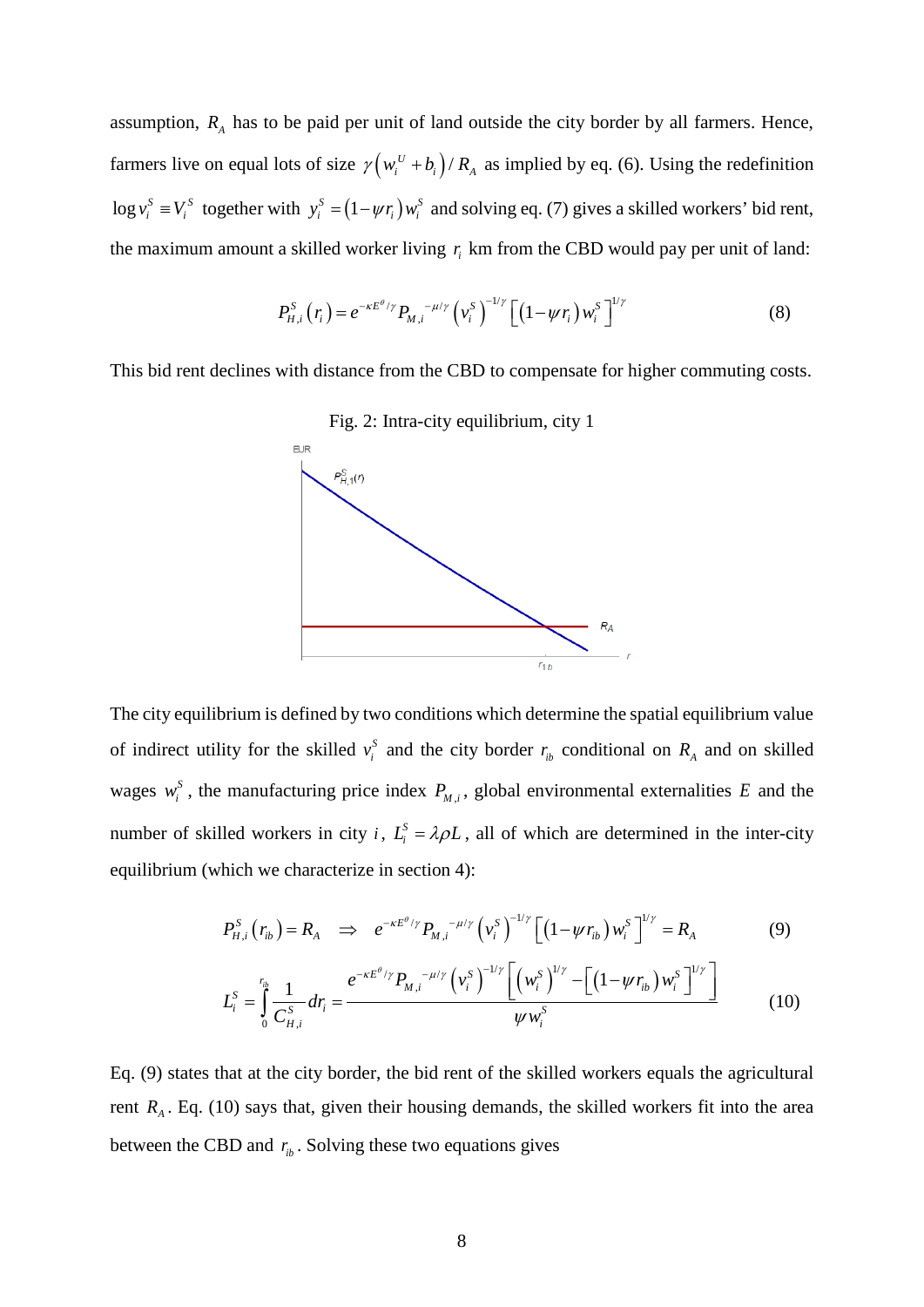$$
v_i^S = e^{-\kappa E^{\theta}} \cdot \frac{w_i^S}{P_{M,i}^{\mu} P_{U,i}^{\nu}}
$$
 (11)

$$
r_{ib} = \frac{1}{\psi} \left[ 1 - \left( \frac{R_A}{P_{U,i}} \right)^{\gamma} \right]
$$
 (12)

where

$$
P_{U,i} \equiv R_A + \psi L_i^S w_i^S \tag{13}
$$

is a measure of urban costs which rises with the agricultural land rent and commuting costs and also with the number of skilled workers and the skilled wage, which drive up urban land rent. Utility of skilled workers in city *i* is increasing in skilled wages but decreasing in pollution, the manufacturing price index and urban costs, summarized by  $P_{U,i}$ . Eq. (12) reveals the repercussions on city structure. In line with the standard Alonso model, we find that cities expand spatially when agricultural land rent or commuting costs fall, and when the skilled work force and the wage of the skilled rise. In the following, we use  $D_i(r_i) = 1/C_{H,i}(r_i)$  to denote the density of skilled workers at distance *ir* from the CBD.

**Production and short-run inter-city equilibrium.** The agricultural good is produced by farmers under perfect competition with a unit labor requirement,  $X_i^A = L_i^A$ . Since this good is the numéraire, the wage of farmers is equal to one,  $w_i^U = 1$ . The manufacturing sector uses skilled labor to produce differentiated goods under increasing returns and monopolistic competition. There is a fixed requirement of  $\alpha$  units of skilled labor and a variable requirement of β units of skilled labor per unit of output. Total cost for a firm producing variety *v* is:

$$
TC_i(v) = w_i^S \left[ \alpha + \beta x_i(v) \right] \tag{14}
$$

It is well-established that mill pricing applies in the Dixit-Stiglitz framework. Let  $\hat{p}_i(v)$  denote the producer price at mill. Then we can write firm profits as:

$$
\pi_i(v) = \left[\hat{p}_i(v) - \beta w_i^s\right] x_i(v) - \alpha w_i^s \tag{15}
$$

Market clearing commands that production equals domestic and foreign demand inclusive of the indirect demand associated with the iceberg trade costs,

$$
x_i(v) = d_{ii}(v) + \tau d_{ij}(v) \tag{16}
$$

where  $d_{ii}(v) = \hat{p}_i(v)^{-\sigma} P_{M,i}^{\sigma-1} \mu Y_i$  and  $d_{ij}(v) = (\tau \hat{p}_i(v))^{\sigma} P_{M,j}^{\sigma-1} \mu Y_j$  from eq. (5).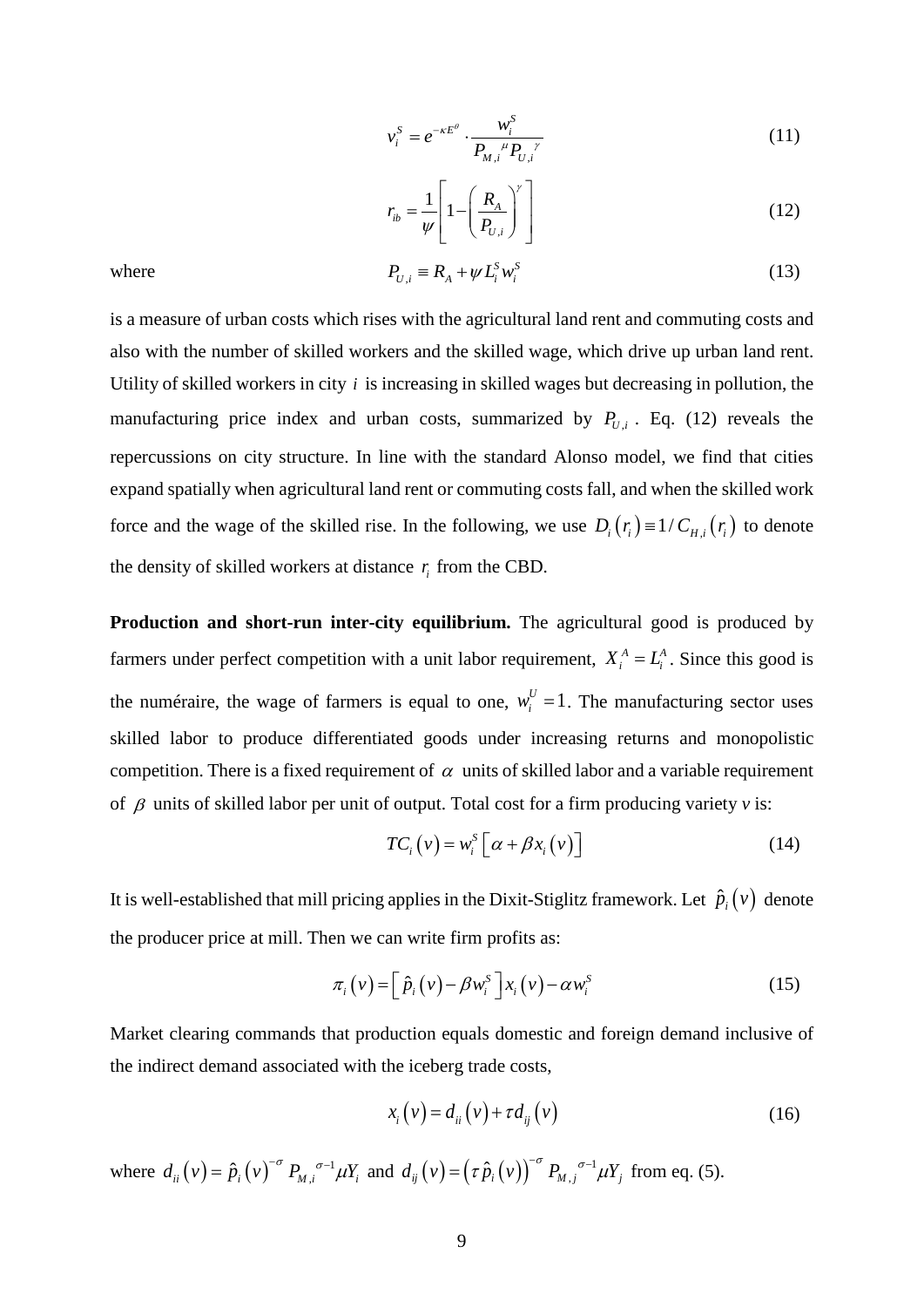City i's income comprises the land rent and the (net-of-commuting cost) wage incomes of the skilled and unskilled,  $Y_i = w_i^S L_{i, \text{eff}}^S + (1 - \rho)L/2 + B_i$ , where  $L_{i, \text{eff}}^S = \int_0^{r_{ib}} D_i(r_i)(1 - \psi r_i) dr_i$  is the effective supply of skilled labor.  $L_{i, eff}^S$  falls short of  $L_i^S$  because of commuting costs. It is easily shown that  $L_{i, eff}^s = \left[1 - \left(R_A / P_{U,i}\right)^{1+\gamma}\right] \cdot P_{U,i} / \left[\psi\left(1+\gamma\right) w_i^s\right]$  (see Appendix A1). Since consumers spend the share  $\gamma$  of their incomes on housing, we have  $B_i = \gamma Y_i$ . Solving for  $Y_i$ , city *i* 's income is:

$$
Y_i = \frac{1}{1-\gamma} \left[ w_i^S L_{i,eff}^S + (1-\rho) \frac{L}{2} \right] = \frac{1}{1-\gamma} \left\{ \frac{P_{U,i}}{\psi(1+\gamma)} \cdot \left[ 1 - \left( \frac{R_A}{P_{U,i}} \right)^{1+\gamma} \right] + (1-\rho) \frac{L}{2} \right\}
$$
(17)

**Normalizations.** Following Fujita et al. (1999: 54f.) we normalize the units of measurement for output such that the marginal labor requirement satisfies  $\beta = (\sigma - 1)/\sigma$  and we set the fixed input requirement at  $\alpha = \mu / \sigma$ .<sup>[8](#page-12-0)</sup> Profit maximizing producer prices in city *i* then are

$$
\hat{p}_i(v) = w_i^s \tag{18}
$$

Imposing the condition of long-run zero profits implies that operating profits just equal fixed costs. Using producer prices (18) in eq. (15) entails that the equilibrium output is:

$$
x_i(v) = \mu \tag{19}
$$

The associated labor input is  $l_i(v) = \alpha + \beta x_i(v) = \mu$ . Labor market equilibrium requires that labor demand,  $N_i l_i = N_i \mu$ , is equal to the effective supply of skilled workers,  $L_{i, eff}^S$ . Hence, the number of firms is given by:

$$
N_i = \frac{1}{\mu \psi \left(1 + \gamma\right)} \left(\frac{P_{U,i}}{w_i^S}\right) \left[1 - \left(\frac{R_A}{P_{U,i}}\right)^{1+\gamma}\right]
$$
(20)

The number of firms feeds into the price index in city  $i$  which, using eq. (18), is:

$$
P_{M,i} = \left[ N_i \left( w_i^S \right)^{1-\sigma} + N_j \phi \left( w_j^S \right)^{1-\sigma} \right]^{1-\sigma}
$$
 (21)

where  $0 \le \phi \equiv \tau^{1-\sigma} \le 1$  is a parameter of trade freeness. Using market clearing (16), demand (5) and pricing (18) we finally obtain two interdependent manufacturing wage equations

<span id="page-12-0"></span><sup>&</sup>lt;sup>8</sup> This implies that when we change the parameter  $\mu$ , we also change the fixed cost parameter  $\alpha$ , due to our normalization. However, we have performed all ensuing comparative statics exercises also without this normalization and the results are qualitatively the same.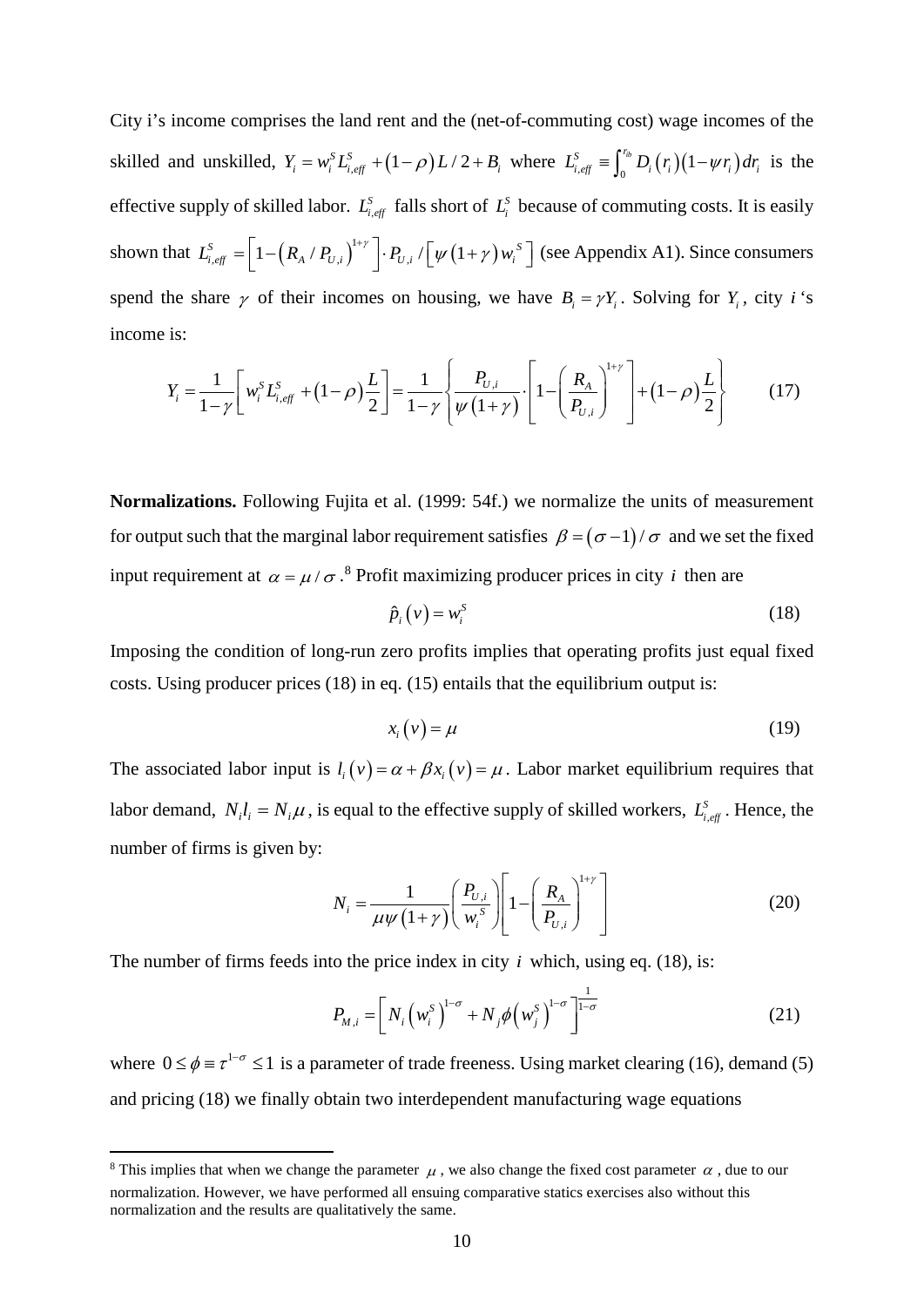$$
w_i^S = \left[ Y_i P_{M,i}^{\ \sigma^{-1}} + Y_j \phi P_{M,j}^{\ \sigma^{-1}} \right]^{\frac{1}{\sigma}}
$$
 (22)

which, upon substituting price indices, firm numbers and incomes from (21), (20) and (17), implicitly pin down the wages of the skilled in the two cities,  $w_1^S$  and  $w_2^S$ , and then all other endogenous variables in the short-run equilibrium, where  $\lambda$  is given.

#### **3 The city system and pollution in the short-run**

This section characterizes the sources of pollution and studies their determinants in a system of two trading cities of exogenously given sizes, i.e. where  $\lambda$  is given.

#### **3.1 Pollution**

Global pollution *E* is due to local emissions  $E_i$  and  $E_j$  and takes the form

$$
E = E_i + E_j \tag{23}
$$

We consider five pollution sources. There are emissions from the production of manufacturing and agricultural goods. Intra-city commuting and shipping of goods across cities produces emissions from transport by cars, trucks etc. Finally, housing produces emissions from energy use due to electricity, heating and air conditioning. Total pollution generated in city  $i$  is:

$$
E_i = \delta_1 X_i + \delta_2 X_i^A + \delta_3 \Psi_i + \delta_4 T_i + \delta_5 H_i
$$
\n(24)

We take the emission intensities  $\delta_1, \delta_2, \delta_3, \delta_4, \delta_5 > 0$  as exogenously given and uniform across cities. Since the output per manufacturing firm is constant (by eq. (19)), production of manufacturing goods,  $X_i = N_i x_i$ , is essentially determined by the number of manufacturing firms (20), which itself depends on the effective supply of skilled labor in the city. Hence, pollution from manufacturing production is a function of local skilled wages and urban costs:

$$
X_{i} = N_{i}x_{i} = L_{i,eff}^{S} = \frac{1}{\psi(1+\gamma)} \cdot \frac{P_{U,i}}{w_{i}^{S}} \cdot \left[1 - \left(\frac{R_{A}}{P_{U,i}}\right)^{1+\gamma}\right]
$$
(25)

Production of agricultural goods is determined by the local number of unskilled workers:

$$
X_i^A = L_i^A = (1 - \rho)L/2
$$
 (26)

Total commuting distance travelled in city *i* is  $\Psi_i = \int_0^{r_{ib}} r_i D(r_i) dr$ , hence (see Appendix A1):

$$
\Psi_{i} = \frac{\gamma (P_{U,i} - R_{A}) - R_{A} (1 - P_{U,i}^{-\gamma} R_{A}^{\gamma})}{(1 + \gamma) \psi^{2} w_{i}^{S}}
$$
(27)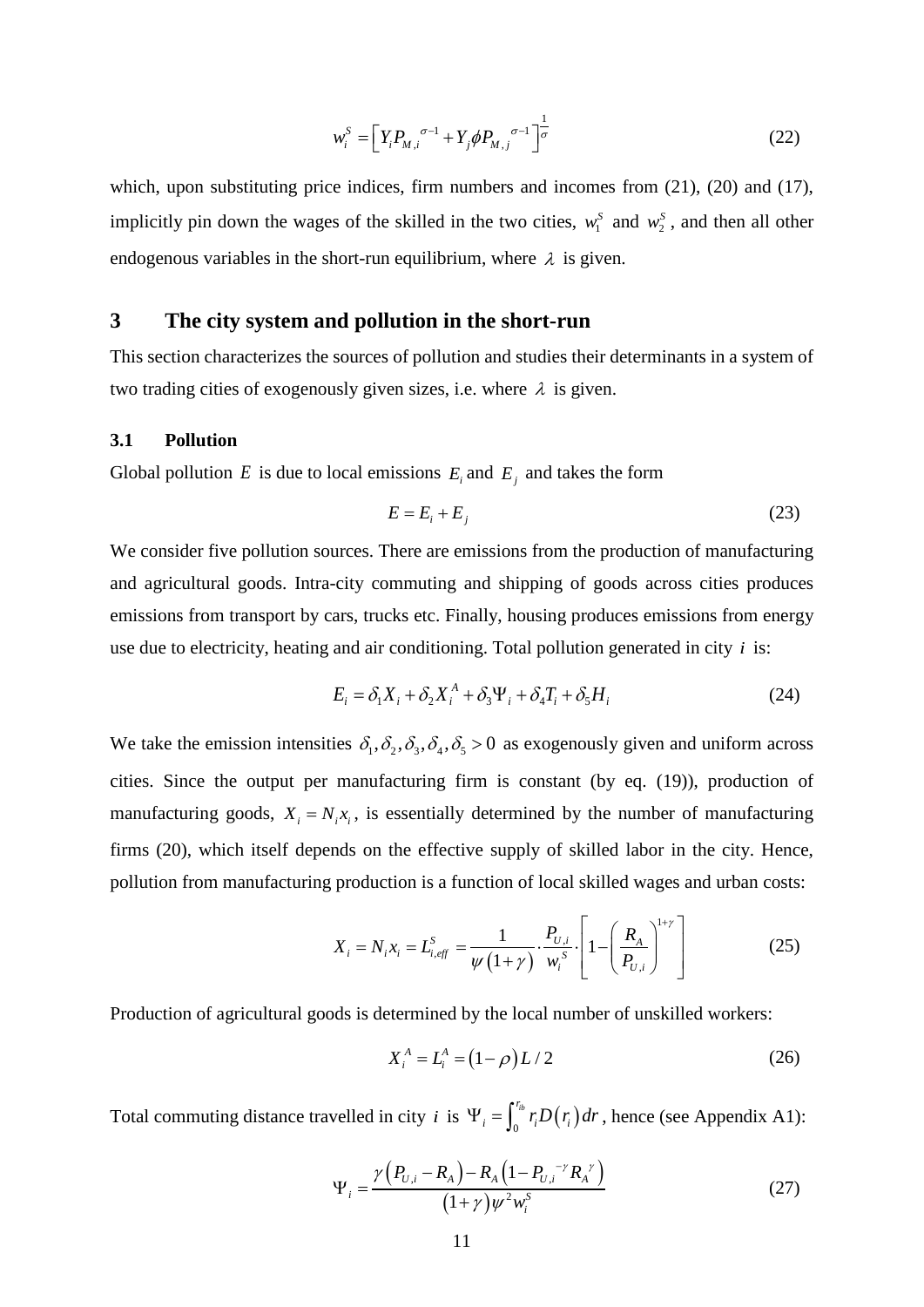Pollution from commuting in a city depends on commuting costs, local skilled wages, and urban costs, all of which influence commuting through changes in urban structure.

Following the concept of the ecological footprint (e.g. Aichele and Felbermayr 2012) we count the externalities resulting from the *import of goods* as part of the emissions generated by the importing city. The goods that are transported to city *i* may consist of manufacturing imports,  $N_j \tau d_{ji} = N_j \phi \hat{p}_j^{-\sigma} P_{M,i}^{\ \sigma^{-1}} \mu Y_i$ , and/or of imports of the agricultural good which amount to the excess of demand over local production,  $(1 - \mu - \gamma)Y_i - (1 - \rho)L/2$ . Even though trade in the agricultural good is costless, we assume that residents consume locally produced goods unless demand exceeds supply, so there is no trade of agricultural goods in a symmetric equilibrium. Using (18), (20), (21) and  $N_i \mu = L_{i, \text{eff}}^s$ , city *i*'s imports are:

$$
T_{i} = \frac{\left(w_{j}^{S}\right)^{-\sigma} L_{j,eff}^{S} \phi \mu Y_{i}}{L_{i,eff}^{S} \left(w_{i}^{S}\right)^{1-\sigma} + L_{j,eff}^{S} \phi \left(w_{j}^{S}\right)^{1-\sigma}} + \max \left\{0, \left(1 - \mu - \gamma\right) Y_{i} - \left(1 - \rho\right) \frac{L}{2}\right\}
$$
(28)

Finally, aggregate housing  $H_i$  in city  $i$  reflects the aggregate housing consumption of the skilled,  $\int_0^{r_b} C_{H,i}^S D_i(r_i) dr = r_b$ , plus the aggregate housing consumption of the unskilled,  $C_{H,i}^U$  ·  $(1-\rho)L/2$ . Substituting the city border, eq. (12), and  $C_{H,i}^U$  from eq. (6) and using  $b_i \cdot (1 - \rho) L / 2 = B_i = \gamma Y_i$  as well as (17) we obtain:

$$
H_{i} = \frac{1}{\psi} \left[ 1 - \left( \frac{R_{A}}{P_{U,i}} \right)^{\gamma} \right] + \frac{\gamma}{(1 - \gamma) R_{A}} \left[ (1 - \rho) \frac{L}{2} + \gamma w_{i}^{S} L_{i,eff}^{S} \right]
$$
(29)

Pollution from housing depends on the incomes of the unskilled and skilled, on agricultural land rent, as well as on commuting costs and urban costs. Higher commuting costs  $\psi$  lead to lower housing consumption. The (seemingly counterintuitive) positive relationship between the measure of urban costs  $P_{U,i}$  and aggregate housing consumption is explained by the fact that this measure of urban costs rises with wages and the skilled population.

Before proceeding, note that the five sources of local pollution characterized in eqs. (25) - (29) are fully determined by the distribution of skilled workers and the wages of the skilled,  $w_i^s$  and  $w_i^S$ , which by (22) themselves depend on  $\lambda$ .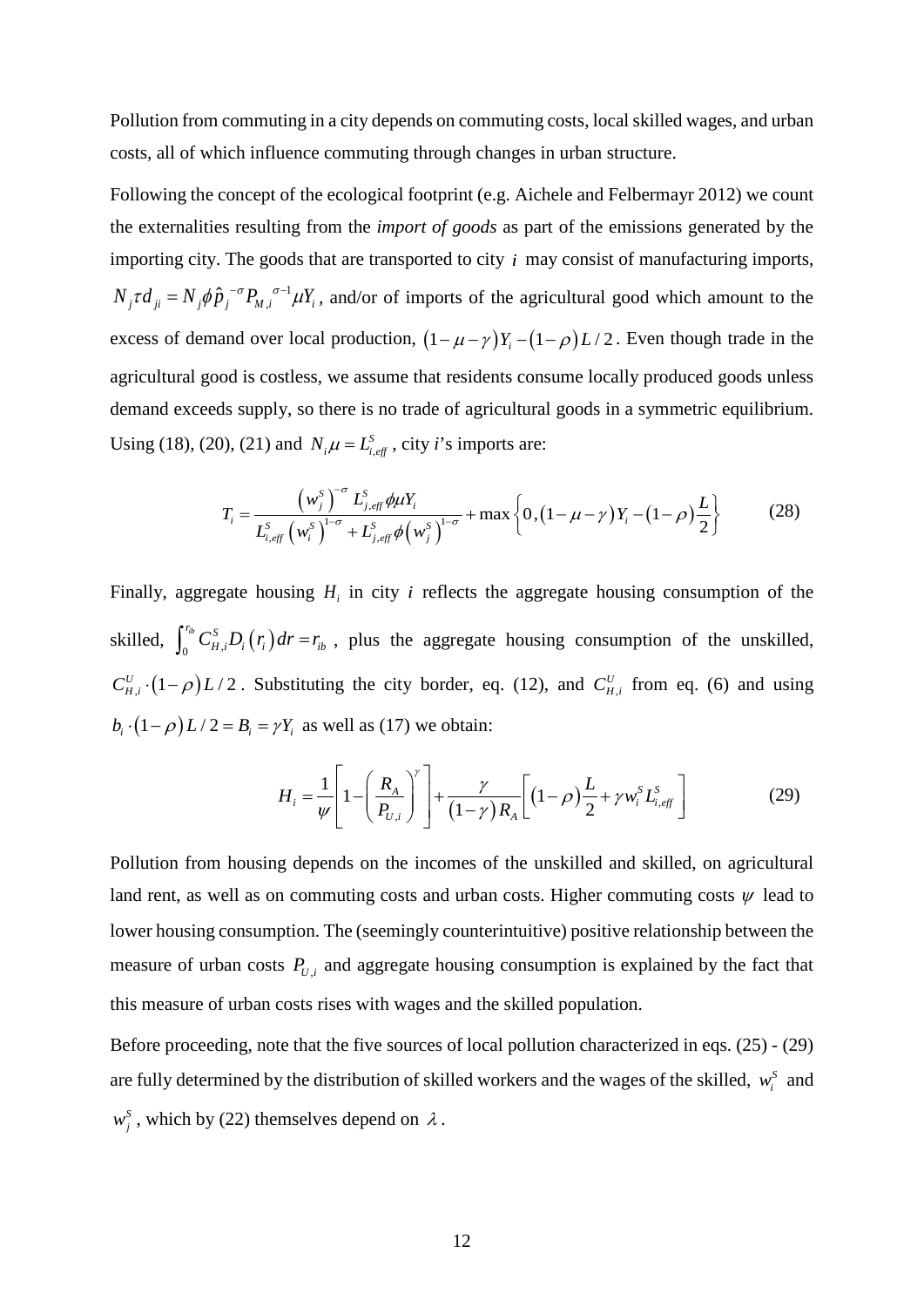#### **3.2 The determinants of pollution and per capita-income**

We now explore how the city equilibrium and the pollution sources are affected by key parameters. We consider the short-run equilibrium where skilled labor is immobile across cities and where their share in city 1 is fixed at symmetry,  $\lambda = 1/2$ . The model then implies that there is balanced intra-industry trade of manufactures and no trade of the agricultural good.<sup>[9](#page-15-0)</sup>

Imposing this symmetry assumption on the wage equations (22) and using (13), (17), (20), and (21) we obtain an equation for the symmetric manufacturing wage  $w_i^s = w_i^s = w_i^s$ :

$$
\left(R_A + \psi w^s \rho L/2\right) \left[1 - \left(\frac{R_A}{R_A + \psi w^s \rho L/2}\right)^{1+\gamma}\right] = \frac{\mu \psi (1+\gamma)(1-\rho)L}{(1-\mu-\gamma)2}
$$
(30)

Eq. (30) is a non-linear equation in  $w^s$  which has no closed-form solution.<sup>[10](#page-15-1)</sup> However, it is easily shown that it has a unique solution. We resort to numerical analysis to explore how the exogenous parameters affect the various pollution sources, total emissions and per capita incomes in the two cities and the city system. Here and below we use the following baseline parameters:  $R_A = 0.275$ ,  $\psi = 0.025$ ,  $\mu = 0.475$ ,  $\gamma = 0.22$ ,  $\rho = 0.5$ ,  $L = 4$ ,  $\sigma = 4$ ,  $\xi = 0.0975$ ,  $\delta_1 = 0.84$ ,  $\delta_2 = 0.81$ ,  $\delta_3 = 1.48$ ,  $\delta_4 = 1.48$  and  $\delta_5 = 0.33$ .<sup>[11](#page-15-2)</sup>

We define city *i*'s real income per capita  $y_i^r$  as the weighted average of the real incomes of the skilled,  $y_i^{r,s} = w_i^s / (P_{M,i}^{\mu} P_{U,i}^{\nu})$ , and the unskilled,  $y_i^{r,U} = 1 / (P_{M,i}^{\mu} R_{A}^{\nu})$ . Hence,  $y_i^r = \left[ L_i^S y_i^{r,S} + (1-\rho) L y_i^{r,U} / 2 \right] / \left[ L_i^S + (1-\rho) L / 2 \right]$ . Per capita real income in the total city system is  $y' = \left[ L_i^S y_i^{r,S} + L_j^S y_j^{r,S} + (1 - \rho) L(y_i^{r,U} + y_j^{r,U}) / 2 \right] / L$ . Note that  $L_i^S = \lambda \rho L = \rho L / 2$  in the symmetric equilibrium that we consider here. We summarize our findings in Table 1.

An inspection of this table reveals that a number of key parameters impact on the various

pollution sources either in the same qualitative way, or in a neutral way, so that the effect on total emissions (both per city and for the total city system) is unambiguous. Notice that the direct effect of the various parameters and the indirect effect stemming from the wage reaction obtained from eq. (30) is taken into account.

<span id="page-15-2"></span><span id="page-15-1"></span><span id="page-15-0"></span> <sup>9</sup> Pflüger (2001) provides an early analysis of the trade-environment interface in the Krugman-Dixit-Stiglitz model. <sup>10</sup> The urban sector is the reason why there is no closed-form solution. In fact, *without* this sector, the (effective) skilled work force is  $L_i$ , the number of firms is  $N_i = L_i / \mu$  and we would have  $R_i = 0$  and  $B_i = 0$ , so that the short-run equilibrium characterized in section 2 is identical to Krugman's CP-model. Under these circumstances and the normalization  $\rho = \mu$ , the wage equation can be solved to yield  $w^s = 1$  (see Fujita et al. 1999, chapter 5). <sup>11</sup> As noted in the Introduction, parameters are chosen to replicate the allocation of greenhouse gas emissions to pollution sources in Fig. 1.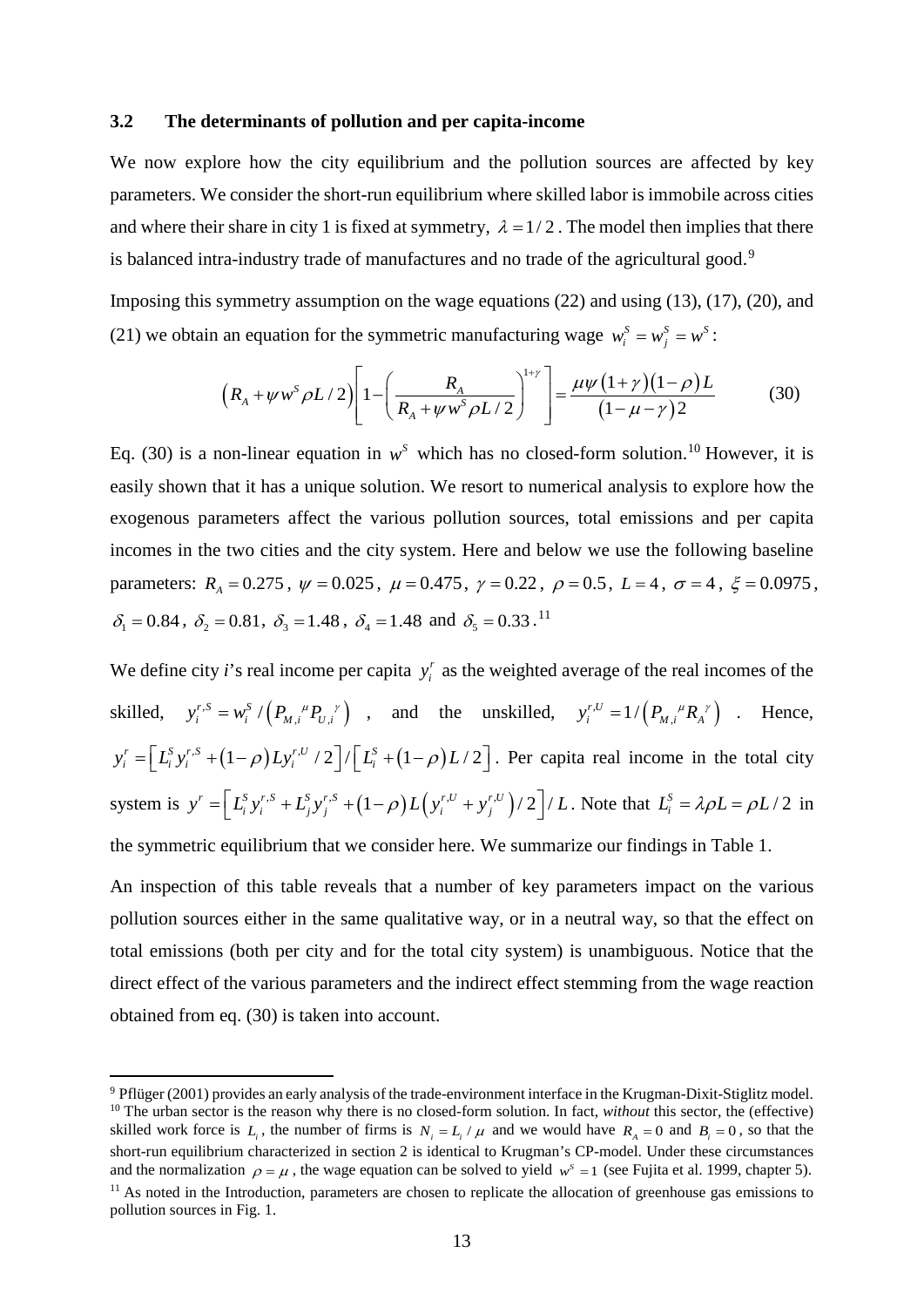For example, an increase in trade freeness  $\phi$  leads to more trade (imports) and therefore to more emissions. An increase in commuting costs  $\psi$  reduces housing consumption, intra-city commuting distances, manufacturing production (through the reduction in effective labor supply) and imports, so that total emissions also fall. An increase in population affects all pollution sources and, hence, total pollution, in a positive way. Changes in the elasticity of substitution,  $\sigma$ , have no direct effect on pollution.

|                                                 | $\phi$   | $\psi$                   | $R_{A}$                  |        | $\rho$ | $\mu$        | $\gamma$ |  |
|-------------------------------------------------|----------|--------------------------|--------------------------|--------|--------|--------------|----------|--|
| emissions of city $i$                           |          |                          |                          |        |        |              |          |  |
| manufacturing production                        | $\theta$ |                          | $^{+}$                   | $^{+}$ | $^{+}$ |              |          |  |
| agricultural production                         | $\theta$ | 0                        | $\theta$                 | $+$    |        | 0            | $\theta$ |  |
| intra-city commuting                            | $\theta$ | $\overline{\phantom{0}}$ | $\overline{\phantom{0}}$ | $+$    |        | $\mathrm{+}$ | $^{+}$   |  |
| housing                                         | $\theta$ | $\overline{\phantom{a}}$ | -                        | $+$    |        | $\mathrm{+}$ | $^{+}$   |  |
| imports                                         | $^{+}$   | $\overline{\phantom{a}}$ | $+$                      | $+$    | $^{+}$ |              |          |  |
| total emissions per city                        | $^{+}$   |                          | $\overline{\phantom{0}}$ | $^{+}$ |        | $^{+}$       | $^{+}$   |  |
| overall emissions                               | $\, +$   | $\overline{\phantom{0}}$ |                          | $^{+}$ |        | $^+$         | $^{+}$   |  |
|                                                 |          |                          |                          |        |        |              |          |  |
| per capita incomes                              |          |                          |                          |        |        |              |          |  |
| city $i = \text{city } j = \text{total system}$ | $^{+}$   |                          |                          | $^+$   |        | ┿            |          |  |

**Table 1: Emissions and per capita incomes in the symmetric short-run equilibrium**

**Note**: The table documents the effects of an increase of the respective parameter on emissions and per capita incomes (+ = positive effect; - = negative effect; 0 = no effect;  $\Omega$  hump shape (non-monotonic); initial situation is the symmetric equilibrium of the two-city system. All effects are obtained from numerical simulations with parameters at their baseline level described in the text.

The other parameters affect the various pollution sources differently. For example, an increase in the share of the skilled population  $\rho$  raises manufacturing production and imports, but reduces pollution from agricultural production, intra-city commuting and housing. These latter forces dominate in our baseline scenario, so that emissions fall. The same holds true for an increase of  $R_{\mu}$ . The impact of both the parameter  $\mu$  and the parameter  $\gamma$  is just the opposite. Apart from these differences, table 1 reveals a striking regularity between emissions and per capita incomes that we summarize in

**Result 1 (pollution and per capita incomes in symmetric short-run equilibrium).** *Consider the symmetric short-run equilibrium (* $\lambda = 1/2$ ). Increases in the parameters  $\phi$ , L,  $\mu$ , and  $\gamma$ *have a positive impact on total emissions and per capita incomes, whilst increases in*  $\psi$  *and R<sub>A</sub> have a negative impact on both. Increasing* <sup>σ</sup> *reduces per capita incomes but has no impact on emissions. Increasing* <sup>ρ</sup> *reduces total emission and increases per capita incomes at low levels of* <sup>ρ</sup> *but impacts negatively on both at high levels.*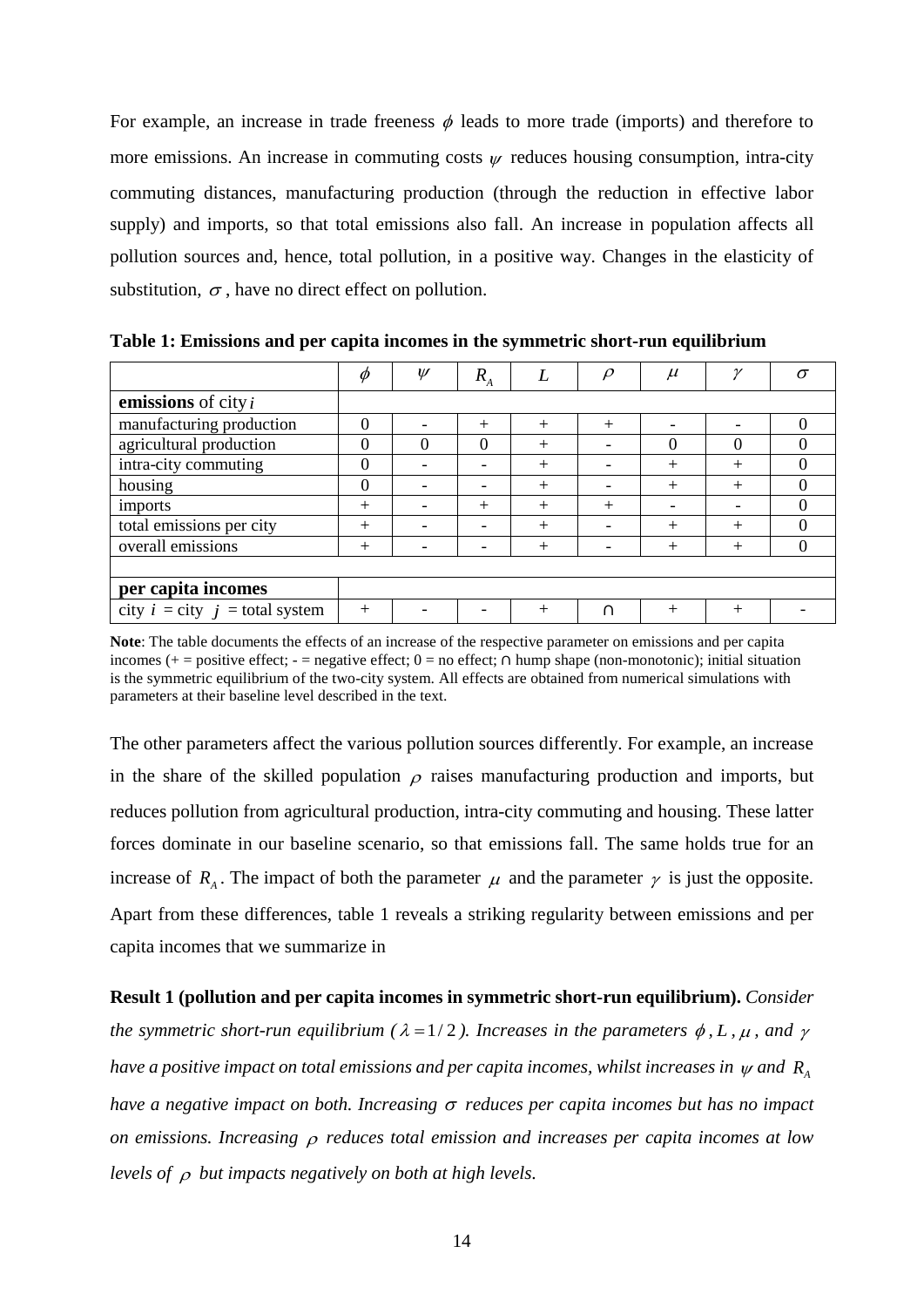Importantly, result 1 implies that in this system of symmetric trading cities most parameter changes that induce increases in per capita incomes have a positive impact on total emissions, too. To put it differently, no market-induced Environmental Kuznets Curve is implied by any of these parameter changes. No EKC is borne out by changes in the substitution parameter either, since  $\sigma$  only affects per capita incomes but not emissions. An exception obtains for an increase in  $\rho$  which has a non-monotonic effect on per capita incomes but implies that total emissions fall unambiguously. Increasing the share of skilled workers drives down skilled wages, manufacturing prices and urban costs. Our simulations show that the latter two forces dominate at low levels of  $\rho$  whereas the fall in wages dominates at high levels. Hence for a range of low values of  $\rho$  per capita incomes rise as emissions fall. However, we show in sections 4.2 and 4.3, that, for a number of reasons, an urban EKC may appear in the long-run equilibrium where skilled labor is mobile and the city system evolves endogenously.

#### **3.3 Big versus small cities**

So far we have looked at cities of equal size ( $\lambda = 1/2$ ). An important issue is whether big cities are desirable from an environmental point of view: can it be beneficial to shift part of the skilled population such that the city system has a large (core) city and a small peripheral city? This section explores how the various emission sources are affected by shifting  $\lambda$  beyond  $\frac{1}{2}$  such that city 1 exogenously becomes the core. Table 2 summarizes our findings.

|                          | city 1 (emerging core) | city 2 | total city system |  |
|--------------------------|------------------------|--------|-------------------|--|
| emissions                |                        |        |                   |  |
| manufacturing production |                        |        |                   |  |
| agricultural production  |                        |        |                   |  |
| intra-city commuting     |                        |        |                   |  |
| housing                  |                        |        |                   |  |
| imports                  |                        |        |                   |  |
| total emissions          |                        |        |                   |  |

**Table 2: Evolution of emissions in growing/declining cities**

**Legend**: The table documents the effects of an increase in  $\lambda$  beyond  $\frac{1}{2}$  such that city *i* exogenously becomes the core;  $+$ : positive effect;  $-$ : negative effect; 0 : no effect.

Start by looking at *city 1*. Increasing its skilled population increases commuting distances and, hence, the emissions from commuter transit. Manufacturing production is raised even though the increase in the *effective supply* of skilled labor falls short of the increase in  $\lambda$  since part of this increase is absorbed by commuting costs. Hence, emissions from manufacturing production increase. Emissions from agricultural production are unaffected. Further, the population increase leads to an increase in total housing consumption in city 1, even though individual lot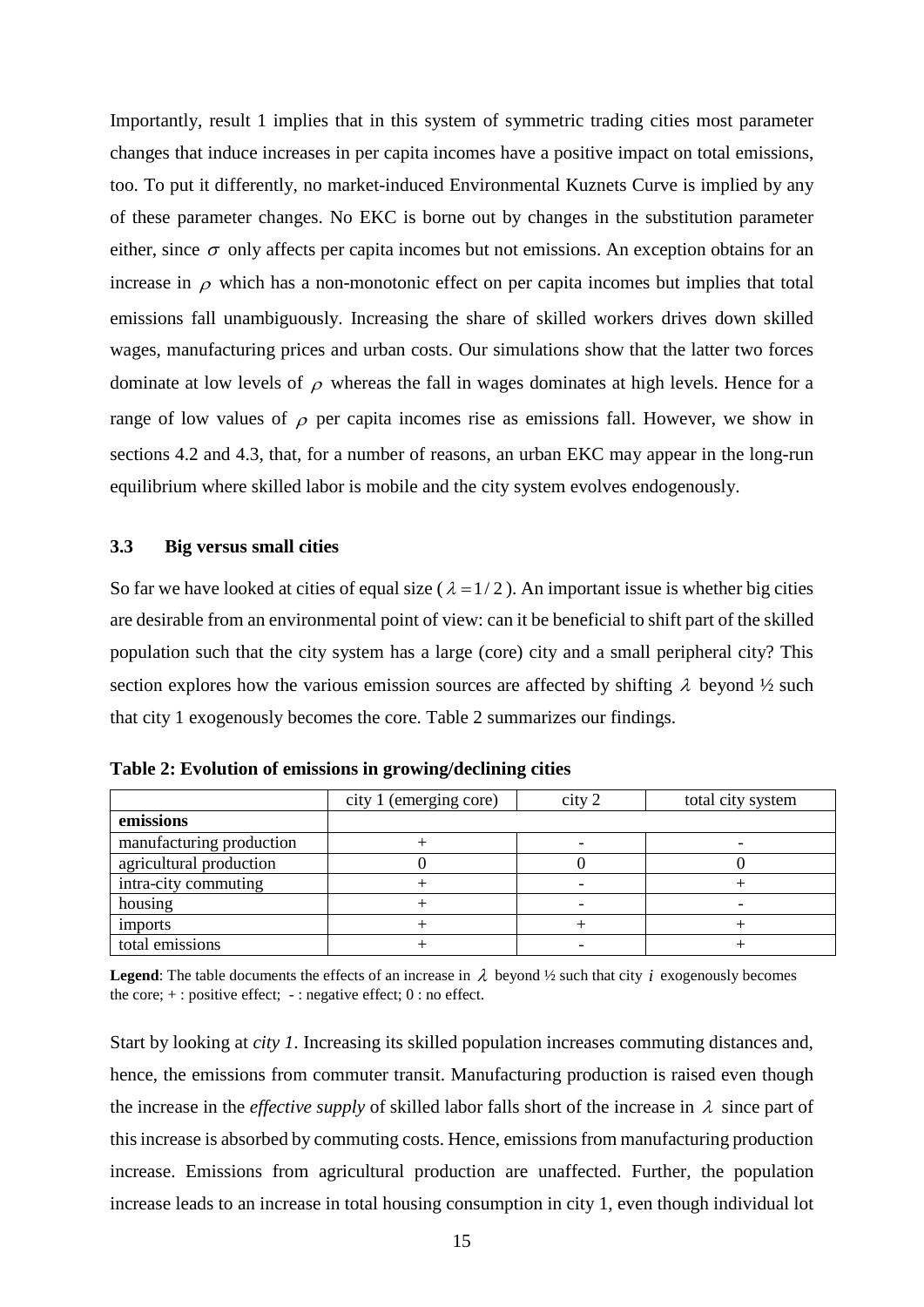sizes become smaller. Hence, there is an increase in emissions associated with housing. Total emissions from goods transported to city 1 rise. At  $\lambda = 1/2$  manufacturing trade is balanced and there is no agricultural trade. When  $\lambda$  increases, the emerging core becomes a net exporter of manufacturing goods and starts importing agricultural goods to keep trade balanced. Hence, city 1's manufacturing imports fall. However, while the value of net imports must equal the value of net exports, the increase in the quantity of agricultural imports exceeds the decrease in the amount of manufacturing imports so that total imports rise.<sup>[12](#page-18-0)</sup> Taking stock of all pollution sources reveals that (except for agricultural production), all emission sources increase in city 1.

By the very nature of the exogenous shock that we analyze in this section, the effects on city 2, the emerging periphery, (typically) go in the opposite direction to those we just described for city 1.<sup>[13](#page-18-1)</sup> The effect on total emissions of both cities taken together crucially depends on whether the emissions are concave, linear or convex in population. For our baseline parameters we find the following. Total emissions from commuting increase when the city system switches from symmetry to partial agglomeration since total commuting distance can be shown to be convex in population. Emissions from housing are lower, however, since housing consumption is concave in the size of the skilled workforce. Similarly, total emissions from manufacturing production across both cities are lower under partial agglomeration: production of each variety is unaffected (by eq. 19), but the number of goods falls as the effective aggregate labor supply of skilled workers falls. Emissions from agricultural production are unchanged. Overall emissions from goods transport increase.<sup>[14](#page-18-2)</sup> Aggregating the emissions from all sources we find that total emissions across the two cities increase with partial agglomeration in our baseline scenario. Hence, we have:

**Result 2.** *Consider an increase in the share of the skilled in city 1 starting at symmetry*  $(\lambda = 1/2)$ *. For the baseline parameters we obtain the following. (i) The emerging core has rising emissions from commuting, manufacturing production and housing. Its emissions from goods imports rise, its emissions from agricultural production are unaffected. Total emissions rise. (ii) The city system comprised of the two cities experiences increasing emissions associated with commuting and with imports. Emissions from housing and manufacturing production fall and the emissions from agricultural production remain constant. Total emissions increase in our baseline simulations.*

<span id="page-18-0"></span><sup>&</sup>lt;sup>12</sup> This holds true for small increases of  $\lambda = 1/2$ , starting from symmetry.

<span id="page-18-1"></span><sup>&</sup>lt;sup>13</sup> An exception is goods transport: when  $\lambda$  rises above 1/2, city 2 – the emerging periphery – imports more manufacturing varieties and its total imports rise as well.

<span id="page-18-2"></span><sup>&</sup>lt;sup>14</sup> Our findings differ from Gaigné et al. (2012) who find that total transport is (always) lower with agglomeration, since their model has no immobile workers to whom goods have to be shipped in the case of full agglomeration.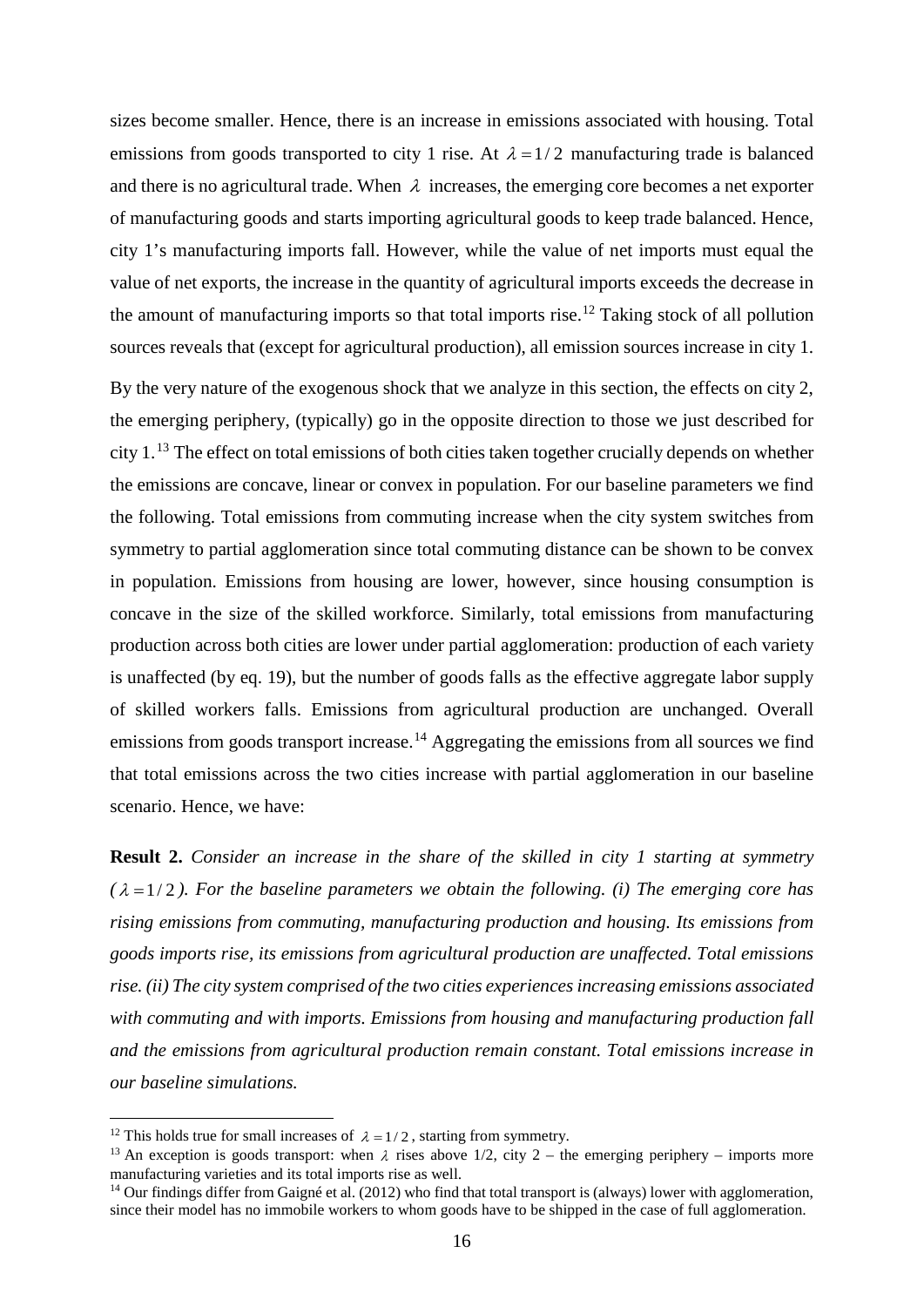The significance of these results derives from the fact that they contradict popular arguments which maintain that living in big cities makes us greener by necessity. In fact, we find that the emerging core has rising emissions and that the emissions in the total city system increase as well. However, we should like to stress that the finding that agglomeration (one big city) produces more emissions than dispersion (two small cities) is not unambiguous: manufacturing production and housing are lower with agglomeration, whilst trade and commuting are higher (table 2), so that the effect of agglomeration on total emissions ultimately depends on the emissions intensities of these various pollution sources.

#### **4 Endogenous city formation and pollution**

We have so far addressed a system with two cities open to trade but with fixed population size. This section allows for the endogenous formation of cities.

#### **4.1 Mobility and long-run spatial equilibrium**

In the long-run skilled workers are mobile and, by assumption, exhibit heterogeneous location preferences as in Tabuchi and Thisse (2002) and Murata (2003). A skilled worker's utility of living in city *i* is  $v_i^s + \varepsilon_i$ , where  $\varepsilon_i$  is a random utility component which is identically and independently distributed across individuals according to a Gumbel distribution with mean zero and variance  $\pi^2 \xi^2 / 6$ . The parameter  $\xi \ge 0$  characterizes the dispersion of tastes. If  $\xi$  goes to zero, people choose their location based on the indirect utility attached to that location, whereas when  $\xi$  goes to infinity, they choose their location at random. Following the standards of discrete choice theory, the probability that a skilled worker chooses region *i* is

$$
\text{Prob}_{i}(\lambda) = \frac{\exp[\nu_{i}^{S}(\lambda)/\xi]}{\exp[\nu_{i}^{S}(\lambda)/\xi] + \exp[\nu_{j}^{S}(\lambda)/\xi]}
$$
(31)

where  $v_i^s$  is given by (11). The change in the skilled population is guided by the law of motion

$$
d\lambda / dt = (1 - \lambda) \text{Prob}_i(\lambda) - \lambda \text{Prob}_j(\lambda)
$$
 (32)

At an interior long-run equilibrium,  $d\lambda/dt = 0$ . Using (31) the equilibrium condition is

$$
\Delta v^S(\lambda) - \xi \log \frac{\lambda}{1 - \lambda} = 0
$$
 (33)

where  $\Delta v^S(\lambda) = v_1^S(\lambda) - v_2^S(\lambda)$ .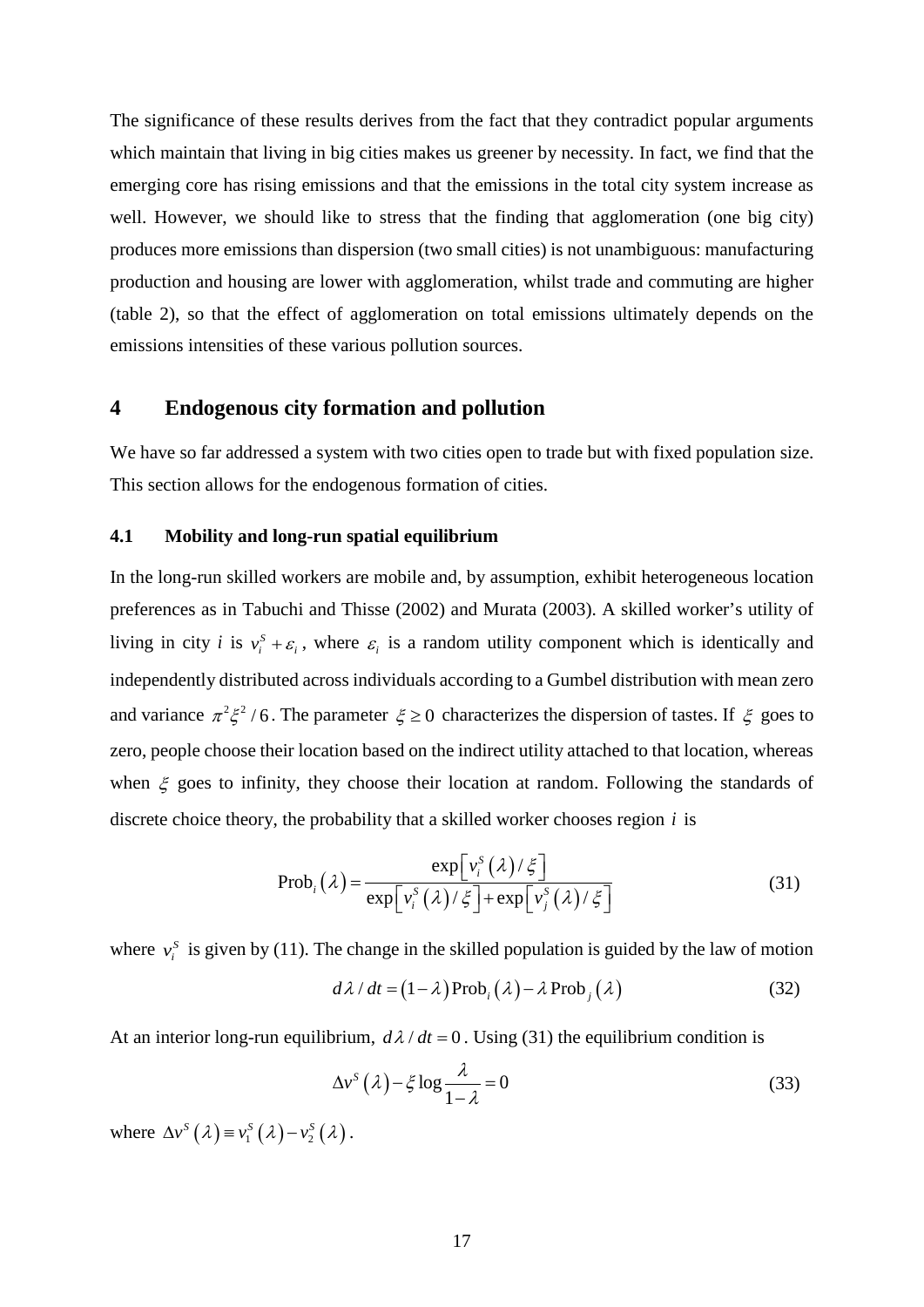Our model exhibits seven agglomeration and dispersion forces which can be characterized with reference to (33) and indirect utility (11). Consider a symmetric equilibrium ( $\lambda = 1/2$ ) and assume that a small amount  $d\lambda$  of skilled workers is shifted from city *j* to city *i*. This raises market size and the skilled wage in *i* due to the demand linkage (market size effect), but it also depresses the skilled wage in *i* due to increased competition (crowding), as in Krugman (1991). The inflow of skilled workers drives down the manufacturing price level  $P_{M,i}$ , the supply linkage of the core-periphery model. Urban costs associated with commuting  $(P_{U,i})$  act as a dispersion force, just as in Tabuchi (1998). By reducing effective labor supply, iceberg commuting costs have a further dispersive effect. This lowers the mass of firms in agglomerations and, hence, raises the manufacturing price index in city *i* . This also lowers overall income, and wages in *i*. Since the last term in (33) is decreasing in  $\lambda$ , taste heterogeneity (expressed by the variance of the preference parameter distribution) is a final dispersion force. Since we address a global externality, greenhouse gas emissions and global warming, environmental pollution plays no role for the economy's bifurcation pattern.<sup>[15](#page-20-0)</sup> Due to the complexity of our model's urban sector which involves an endogenous lot size, no closed form solution can be derived for the bifurcation points. <sup>[16](#page-20-1)</sup> We therefore continue to use numerical simulations to characterize the effects of the various parameters.

#### Fig 3: Bifurcation diagram



Note: Figure displays the bifurcation diagram for our benchmark parameter values (see section 3.2).

Raising trade freeness  $\phi$  starting from autarky eventually induces agglomeration at  $\phi_b$ , the break point, see figure 3. The taste heterogeneity of workers implies that this agglomeration process is smooth, stops before full agglomeration in one city is attained, and reverses as trade

<span id="page-20-0"></span><sup>&</sup>lt;sup>15</sup> This is different when environmental externalities are at least partly local, see e.g. Lange and Quaas (2007).

<span id="page-20-1"></span><sup>&</sup>lt;sup>16</sup> This is because there is no closed-form solution for the skilled wage in the symmetric city system (section 3).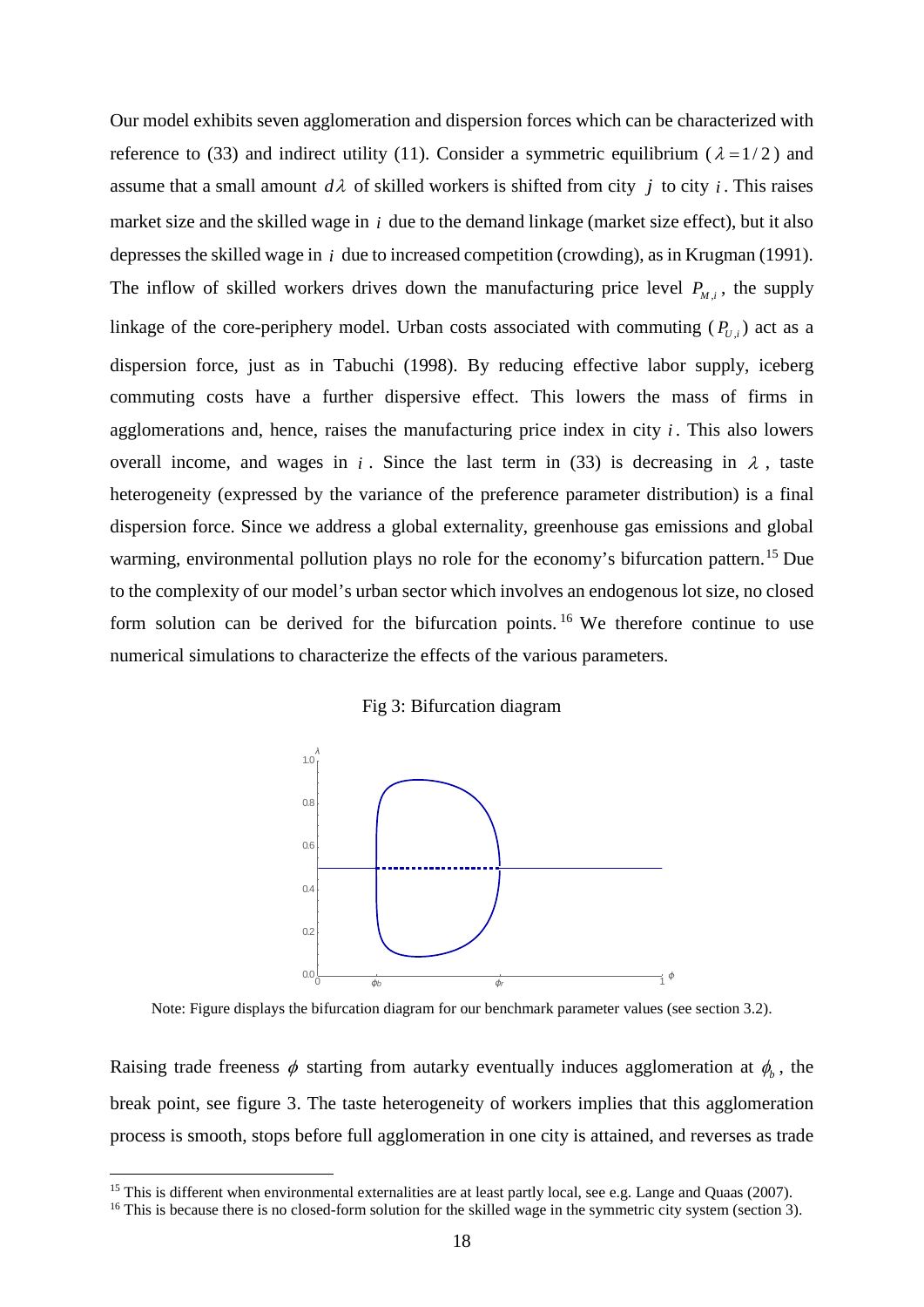freeness is continuously increased, as in Tabuchi and Thisse (2002). Symmetry is re-established at the redispersion point  $\phi_r$  and continues to be the only spatial equilibrium until all trade costs are eliminated.<sup>[17](#page-21-0)</sup> We summarize this finding in:

**Result 3 (symmetry breaking).** *Raising trade freeness* φ *successively from 0 to 1 yields an inversely U-shaped curve of stable location equilibria. Agglomeration emerges at the break point*  $\phi$ <sup>*b*</sup> *and symmetry attains again at the redispersion point,*  $\phi$ *<sup><i>r*</sup></sup>

We use numerical simulations to describe how the break and redispersion points are affected by parameter changes. Our findings are summarized in:

**Result 4 (comparative statics of the bifurcation points).** *Using numerical analysis we find: there is less agglomeration* ( $\phi$ <sub>*b*</sub> *increases and*  $\phi$ *<sub>r</sub> decreases*) when, (*i*) *economies of scale decrease (*<sup>σ</sup> *rises), (ii) the expenditure share for manufactures* <sup>µ</sup> *falls, (iii) commuting costs*  <sup>ψ</sup> *rise, (iv) taste heterogeneity* ξ *rises, (v) population size L increases, (vi) the skilled population share*  $\rho$  *rises, or (vii) agricultural land rent R<sub>A</sub> falls; (viii) the effect of*  $\gamma$  *is ambiguous: more agglomeration (*φ*<sup>b</sup> decreases and* φ*<sup>r</sup> increases) for low values of* <sup>γ</sup> *and less agglomeration* ( $\phi$ <sub>*b*</sub> *increases and*  $\phi$ *<sub><i>f*</sub> *decreases*) for high values.

Results 4(i) - 4(iv) accord with previous findings. Reducing the elasticity of substitution  $\sigma$  (an inverse indicator of returns to scale in zero profit equilibrium), and raising the budget share devoted to manufactures (and hence both market size and trade cost savings) enlarges the range of trade costs where agglomeration is a spatial equilibrium, as in Krugman (1991). Increasing commuting costs  $\psi$  or the variance of the distribution of the taste parameter  $\xi$ , works in favor of dispersion, i.e. it raises the break point and reduces the redispersion point, as found by Tabuchi (1998) and Murata and Thisse (2005) for commuting costs, and by Tabuchi and Thisse (2002) and Murata (2003) for taste heterogeneity.

Results 4(v) - 4(viii) are novel and therefore deserve some comments. Increasing *L* works in favor of dispersion whereas it has no effect on the bifurcation pattern in standard core-periphery models (Fujita et al. 1999; Forslid and Ottaviano 2003; Pflüger 2004). This difference is due the urban extension in our model. Even though several of the agglomeration and dispersion

<span id="page-21-0"></span> $17$  This depends crucially on the taste heterogeneity of skilled workers. Without taste heterogeneity, we get the same agglomeration pattern as in Tabuchi (1998): dispersion for low or high trade freeness, catastrophic agglomeration with full agglomeration for intermediate values of  $\phi$ . When  $\xi$  is very large, we get dispersion for all values of  $\phi$ . Thus, we assume in the following that  $\xi$  is neither too small nor too large.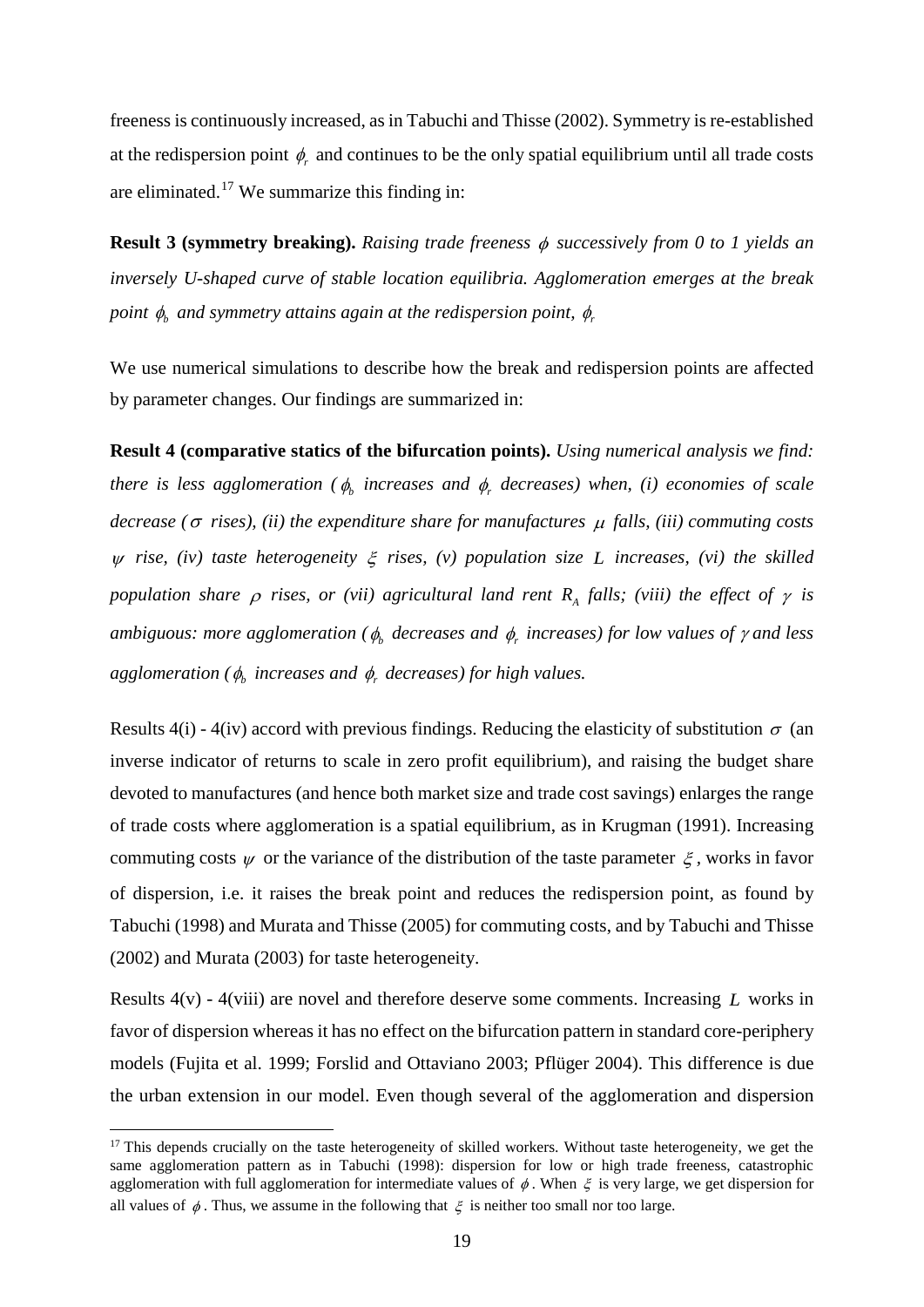forces are affected by a change in population size (and partly so in opposite directions), the dominant effect is that an increase in *L* drives up the urban costs associated with a relocation of skilled labor.<sup>[18](#page-22-0)</sup> This can be seen by noting that, at a given wage,  $dP_{U,i}/d\lambda = \psi \rho L w_i^S > 0$ from (13). This effect corresponds to the finding in the standard urban model that an increase in population size causes single closed cities to expand spatially and to provide lower utility (e.g. Brueckner 1987). It implies that living in a small city becomes more attractive and more so, the larger total population. Result  $4(v)$  shows that this direct dispersive force dominates even after all further general equilibrium repercussions on wages, prices, incomes, the city border and the amount of commuting have played out.

Increasing the share of the mobile (skilled) population,  $\rho$ , reduces the range of trade freeness where agglomeration is stable (result  $4(vi)$ ) - similarly to an increase of the overall population. The key mechanism that drives this result is the magnification of urban costs: the response of *P<sub>U,i</sub>* to  $\lambda$  is magnified by  $\rho$  just as by *L* (see above).

An increase in the agricultural land rent  $R<sub>A</sub>$  leads to a larger range of trade freeness where agglomeration is stable (result 4(vii)). While urban costs  $P_{U,i}$  rise with  $R_A$ , there is no direct effect from  $R_A$  on the agglomeration force implied by urban costs (i.e.  $dP_{U,i}/d\lambda = \psi \rho L w_i^S$  is only indirectly affected by  $R<sub>A</sub>$  via the wage). However, an increase in the exogenous land rent forces a city, ceteris paribus, to become smaller, just as in the standard urban model. Hence, there is less commuting and the loss in the effective labor supply that goes along with a relocation of skilled labor must then be smaller. This, in turn, implies that the agglomerative demand linkage (income shift) and supply linkage (trade cost savings) become stronger. Even though the competition effect is also strengthened and there are further general equilibrium effects, the magnification of the agglomeration forces dominates, as result 4(vii) reveals.

The literature usually finds that increasing the budget share devoted to housing  $\gamma$  works in favor of dispersion, i.e. it raises the break point and lowers the redispersion point (see e.g. Tabuchi (1998), Murata and Thisse (2005) and Pflüger and Südekum (2008). Our simulations

<span id="page-22-0"></span><sup>&</sup>lt;sup>18</sup> The other effects are the agglomerative supply linkage,  $(dP_{M,i}/d\lambda < 0)$ , which is strengthened because, at given wages, the effective supply of labor  $L^s_{i, eff}$  increases when L rises, so that the relocation of firms brings stronger cost savings. From (22) we can conclude that both the demand linkage,  $\left( dw_i^s / dY_i \right) (dY_i / d\lambda) > 0$ , and the competition (crowding) effect,  $\left( dw_i^S / dP_{M,i} \right) \left( dP_{M,i} / d\lambda \right) < 0$  are also strengthened as *L* goes up.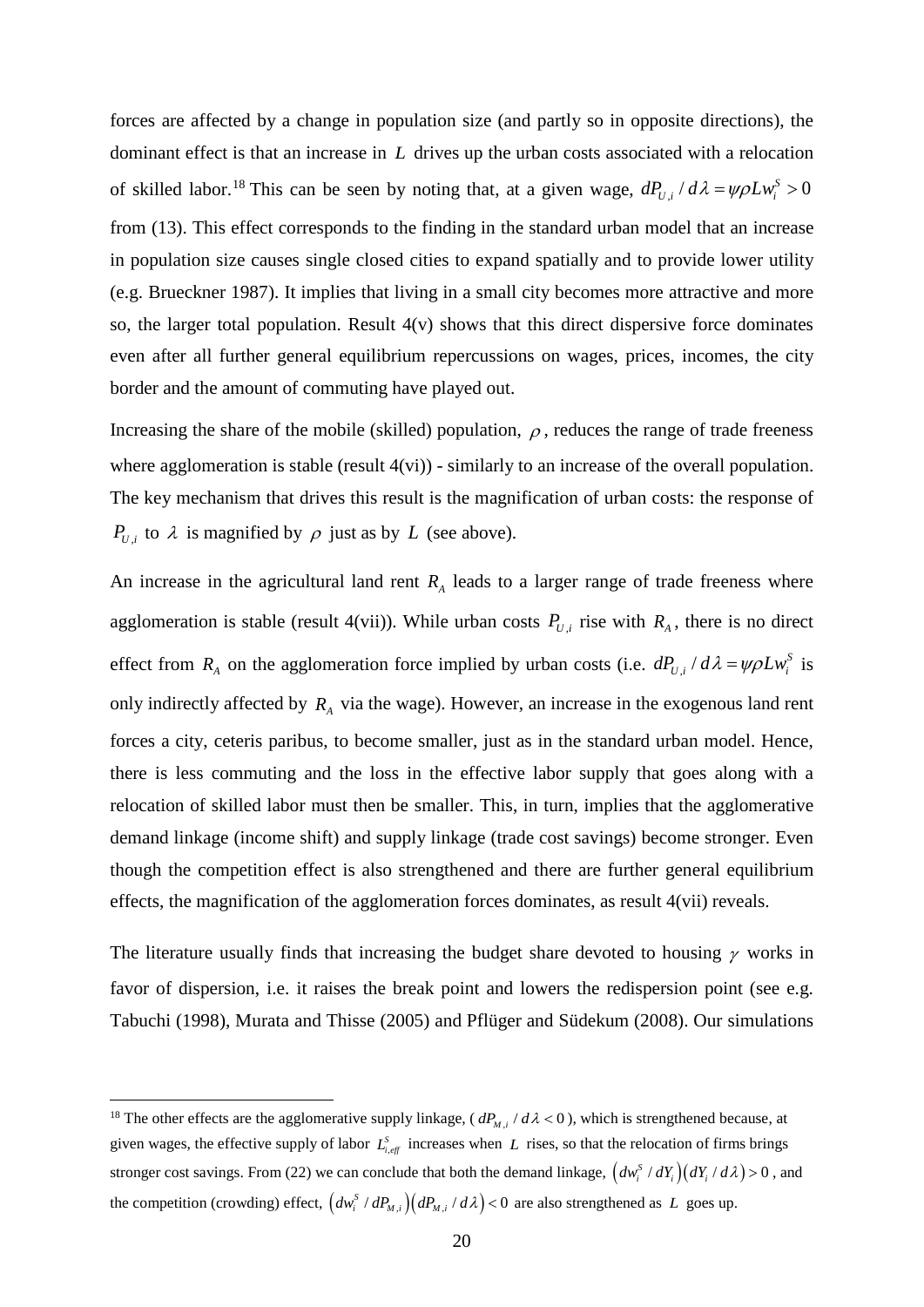show that in our present model this holds true only at high levels of  $\gamma$  whereas the inverse obtains for low levels.

#### **4.2 The evolution of emissions and per capita incomes**

We are now in a position to analyze how emissions and per capita incomes are affected by parameter changes when the city system is allowed to evolve endogenously. We characterize the effects assuming that city 1 becomes the core when an agglomerative process unfolds. Graphical illustrations of our numerical results are provided in tables 3, 4 and 5. We highlight the parameters that are particularly prone to exhibit secular changes, namely trade costs, commuting costs and population size. The effects of all other parameters are then discussed more briefly. No matter which parameter is concerned, we will see in the following that any parameter change that induces agglomeration, drives up total emissions of the city system whereas total emissions fall during redispersion, as shown above in Sec. 3.3.

#### **[Table 3 about here]**

**Trade freeness.** Increasing the degree of trade freeness  $\phi$  from autarky to costless trade implies that the city system switches from dispersion to (partial) agglomeration and back to dispersion (see Fig.3 and Table 3). City sizes are equal under dispersion,  $r_{1b} = r_{2b}$ , but become increasingly different as agglomeration unfolds,  $r_{1b} > r_{2b}$ . Real income per capita increases in *city 1* for two reasons: falling trade costs imply that real income increases as long as economic activity is dispersed. When agglomeration is induced at the break point there is an additional boost to real income which increases strongly and then falls in the redispersion process. The ongoing reduction in trade costs causes city 1's real income to rise further, however. *City 2's real income per capita* develops in parallel with city 1 when there is symmetry, but exhibits a U-shaped development as agglomeration and redispersion take place. *Per capita income of the total city system* increases throughout the reduction of trade freeness. This reveals that the income losses of the periphery are dominated by income gains of the core. The behavior of real income per capita in the two cities can be traced back to its components. The manufacturing price level  $P_{M,i}$  falls in both cities when symmetry is stable, but is inversely U-shaped (Ushaped) in city 1 (city 2) as agglomeration and redispersion occur. Urban costs  $P_{U,i}$  and skilled wages  $w_i^s$  are only affected when the process of agglomeration and redispersion unfolds: urban costs exhibit an inversely U-shaped behavior in the core city and so do wages, after an initial dip at the break point, whereas the opposite applies for city 2.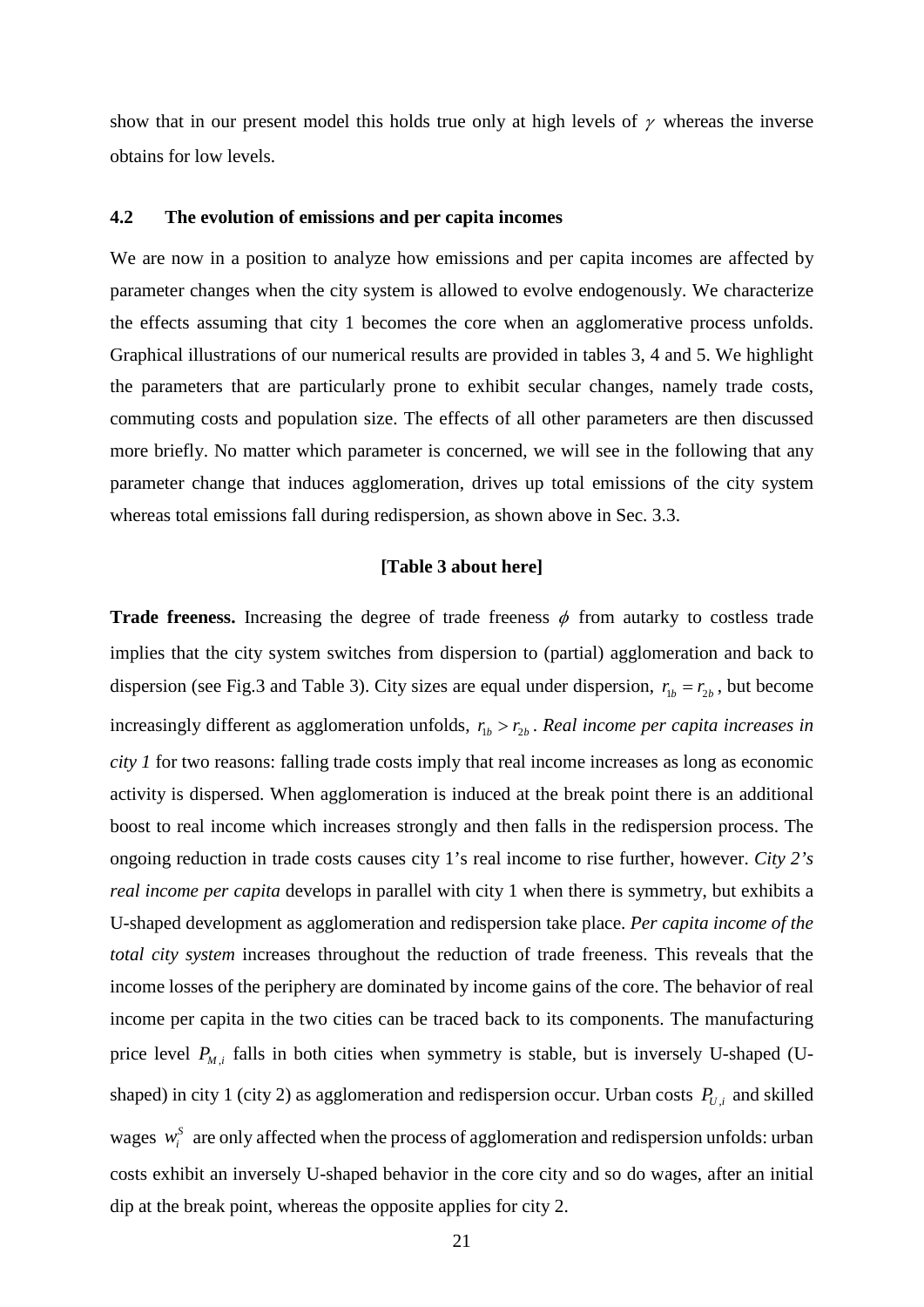Total emissions in both cities rise with  $\phi$  under symmetry. The emissions in the core rise strongly as agglomeration unfolds, but the redispersion of economic activity brings back emissions, whereas city 2 experiences a U-shaped development of emissions. With our baseline parameters the total emissions of the city system increase continuously under dispersion, but exhibit an inversely U-shaped behavior in the agglomeration-deglomeration process. Total emissions reflect the behavior of its components: emissions from manufacturing, commuting and housing are constant in the symmetric allocation but increase as city 1 becomes the core and vice versa. Emissions from the transport of goods increase in both regions and overall. Emissions from the agricultural sector are not affected by trade costs.

**Commuting costs.** A steady *reduction* of commuting costs  $\psi$  induces agglomeration in city 1. This city expands at the bifurcation but it also experiences continuous per capita income growth before and after that. Per capita real income in the emerging periphery grows until the bifurcation occurs where it then strongly falls (see table 3). Overall, there is an expansion of real income per capita in the total city system. Key components of real income evolve as follows. Both the emerging core and the emerging periphery experience a secular fall in urban costs. There is a transitory hike in the city which becomes the core. The manufacturing price index in this city falls steadily, but strongly so at the bifurcation. The periphery experiences a strong increase in manufacturing prices after an initial period of slowly falling prices. Total emissions of the city system increase steadily as commuting costs fall but more strongly so at the bifurcation, which reflects the strong increase of emissions in the emerging core which dominates the decline of emissions in the peripheral city. The strong increase of emissions in the emerging core itself reflects strong increases of emissions from all sources except from agricultural production which is not affected by commuting costs.

**Population size.** Increasing total population *L* leads to dispersion of skilled workers (result 4(v)). As shown in table 3, when population increases, per capita real incomes increase, both for skilled and unskilled workers (whether skilled workers are agglomerated or dispersed). While urban costs increase, manufacturing prices fall strongly and skilled wages develop inversely U-shaped (U-shaped) in the core (the periphery). On net, real incomes per capita are increasing. The effects on pollution are straightforward. As population size increases, *total* pollution increases, as the production of goods increases, goods transport increases when industry is dispersed, people have longer commutes, and total housing consumption increases. With agglomeration, goods transport falls (the core imports less with rising population while the periphery imports more, and total imports fall). In summary, total pollution rises with population size. However, this does *not necessarily* imply that *per capita pollution* rises with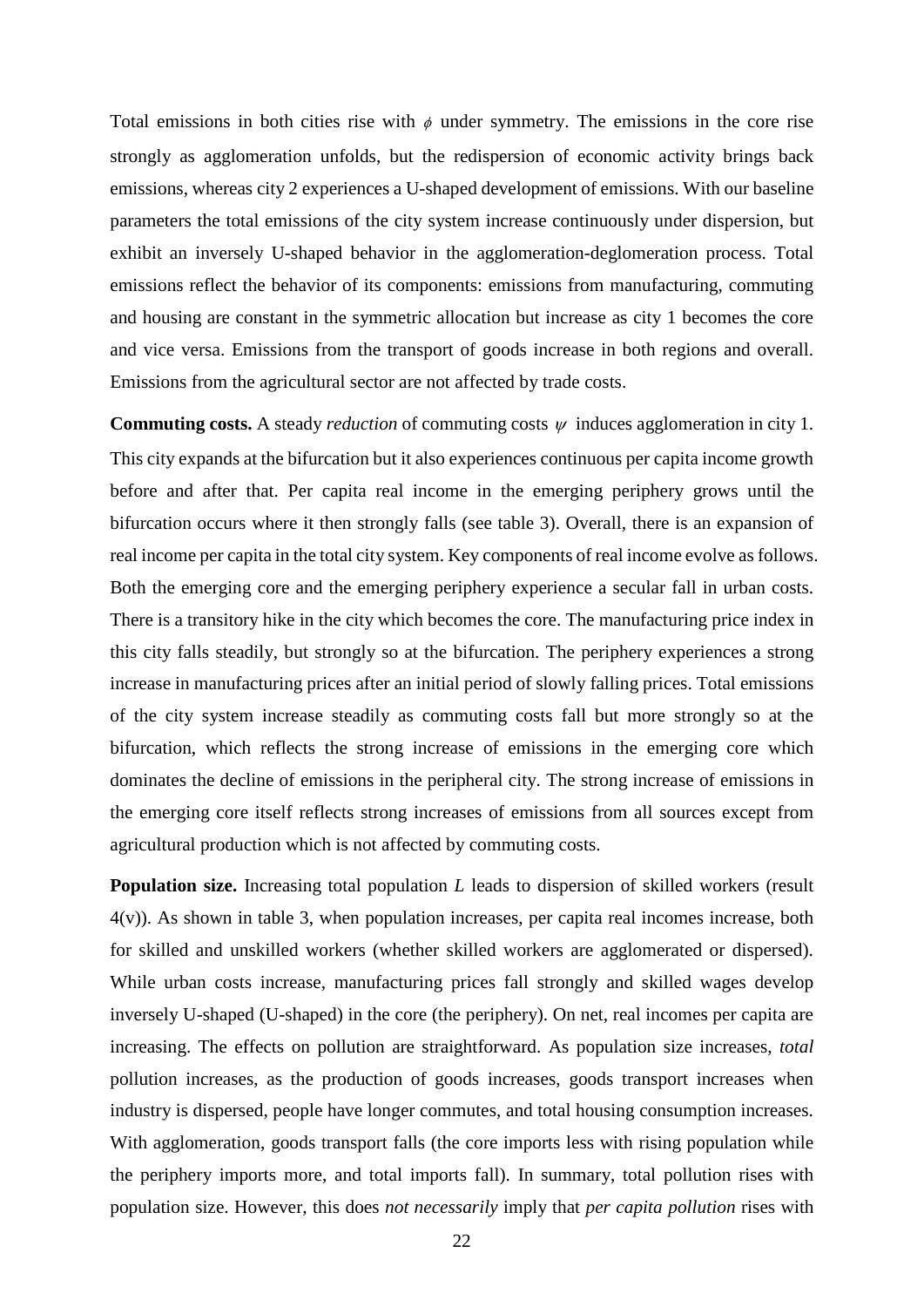population size. In our simulations, we find that commuting increases per capita, agricultural production stays constant, and goods transport, housing as well as manufacturing production decrease per capita with rising population.<sup>[19](#page-25-0)</sup> For our benchmark parameters, total emissions per capita rise with rising population size, however.

#### **[Table 4 about here]**

**Agricultural land rent.** The agricultural land rent is an exogenous indicator of the opportunity cost of land. In one interpretation it can thought to be a policy instrument to control the boundaries of cities. Agglomeration is induced when  $R<sub>A</sub>$  increases (result 4(vii)). Real per capita incomes in both cities fall, and more so in the emerging periphery (see table 4). This finding is due to the fact that higher  $R_A$  exerts direct pressure on urban costs (see eq. 13). There are also forces that stabilize real income in the emerging core (higher wages, lower manufacturing prices in the agglomeration process). However, these effects are dominated by the increase in urban costs, and even more so in the emerging periphery. Overall, the income per capita in the total city system falls steadily. Total pollution of the city system falls as *RA* increases. This effect is due to decreasing emissions in both cities before the bifurcation takes place and it continues to hold as the steady fall of the periphery's emissions dominate the hike that the emerging core (initially) experiences when agglomeration unfolds. The benign development of emissions is in essence caused by decreasing emissions from housing consumption and commuting associated with smaller and more expensive cities, whereas emissions from manufacturing production and from the transport of goods work in the other direction.

**Skilled worker share.** Next, consider a *rise* in the share of skilled workers,  $\rho$ . This puts pressure on urban costs and induces redispersion of the city system (result 4(vi)). The concomitant change in per capita incomes in the core (periphery) is inversely U-shaped (Ushaped) until the two cities are of equal size and then exhibits an inversely U-shaped pattern (see table 4). The evolution of per capita income in the total city system is also inversely Ushaped. These outcomes reflect a nuanced interaction of components. A higher share of skilled workers implies lower wages both in the core and in the periphery, but also lower manufacturing price indices (reflecting the fact that the number of available varieties rises as  $\rho$  is increased) in both locations and falling (rising) urban costs in the core (periphery). Total emissions of the

<span id="page-25-0"></span><sup>&</sup>lt;sup>19</sup> Goods transport per capita decreases with population size under symmetry, and first increases, then decreases in the range of partial agglomeration.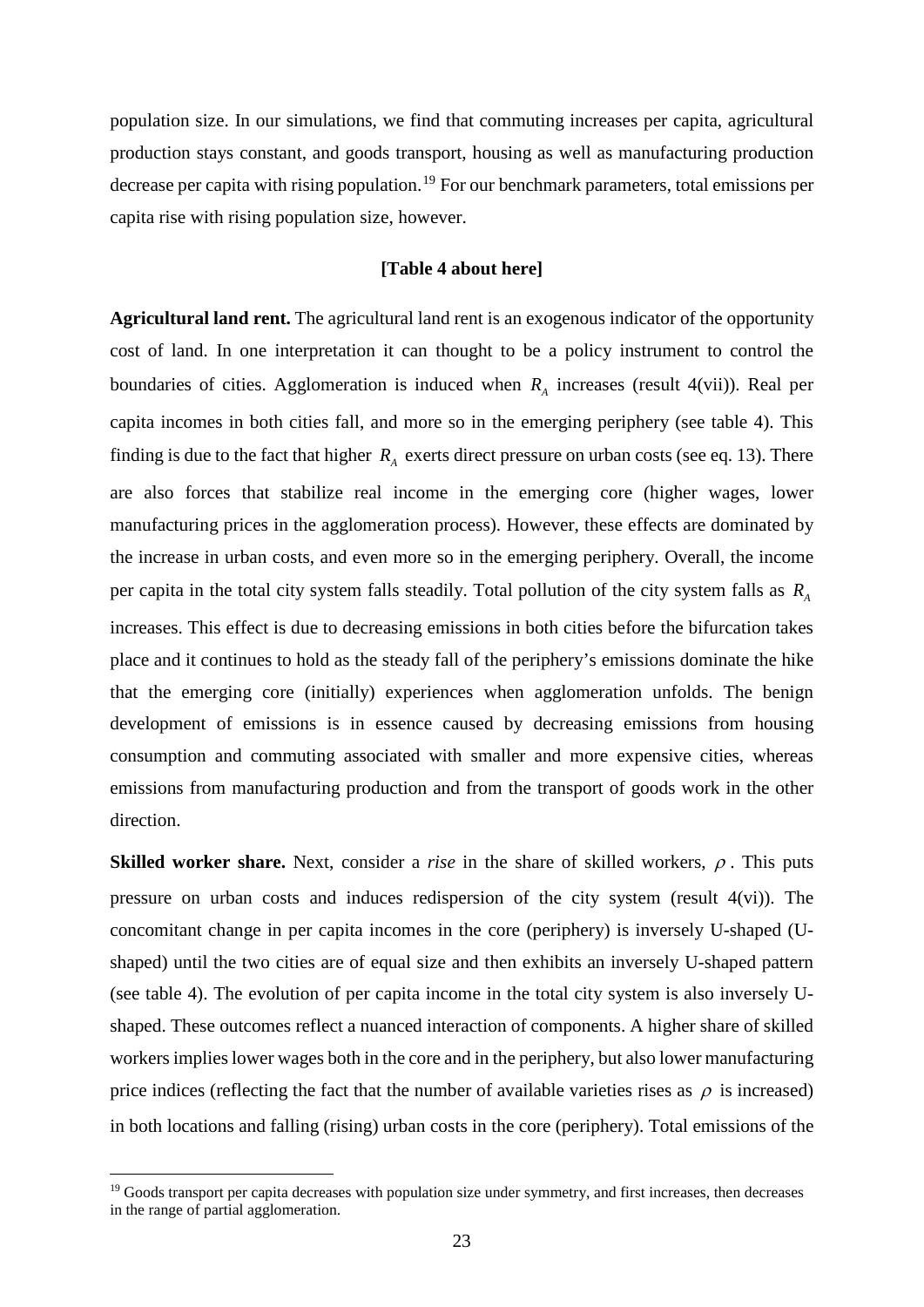city system fall when the share of skilled workers rises since the fall of emissions in the emerging core is stronger than the rise of emissions in the periphery. When economic activity is fully dispersed, emissions in both cities fall as  $\rho$  is increased. These results are primarily due to lower emissions from transport, lower emissions from housing consumption in the core (which falls as urban costs rise) and due to a strong fall in emissions from agriculture due to the implied fall in the share of unskilled workers.

**Budget share of manufacturing.** An increase in the budget share of manufacturing boosts the importance of this sector and induces agglomeration (result 4(ii)). Real incomes evolve inversely U-shaped (U-shaped) in the core (periphery). The per capita income in the total city system develops in an inversely U-shaped way (see table 4). Our simulations reveal that skilled wages rise in the core and the periphery and so does the manufacturing price index. Moreover, urban costs rise strongly in the core and fall much less strongly in the periphery. Total emissions in the core (periphery) rise (fall) strongly at the break point and then fall (rise) when redispersion sets in at high values of  $\mu$ . Overall, total emissions are increasing due to rising emissions from goods transport, production of manufactures and housing consumption and commuting in the core.

#### **[Table 5 about here]**

**Location preferences**. Parameter  $\xi$  expresses the dispersion of individual tastes for locations and it may also be interpreted as an inverse measure of labor mobility. Agglomeration is induced when ξ *falls* (result 4(iv)). Real per capita income in the core (periphery) rises (falls) and the effect in the core dominates so that per capita income in the total city system rises (see table 5). Emissions in the two cities and in the overall city system mimic the behavior of per capita income and, hence, also rise.

**Elasticity of substitution.** A *fall* in the elasticity of substitution  $\sigma$  implies that the economies of scale in manufacturing rise in zero-profit equilibrium and that agglomeration is induced (result 4(i)). Real per capita income in the core (periphery) rises (falls) and real per capita income in the total city system rises, since the effect in the core dominates (see table 5). Our simulation reveals that the fall in the manufacturing price index in the core is key for this result. The core (periphery) experiences increasing (decreasing) wages counteracted by an increase (fall) in urban costs. Total emissions in the emerging core increase in the agglomeration process but fall in the periphery. The first effect is stronger, so that emissions of the city system rise.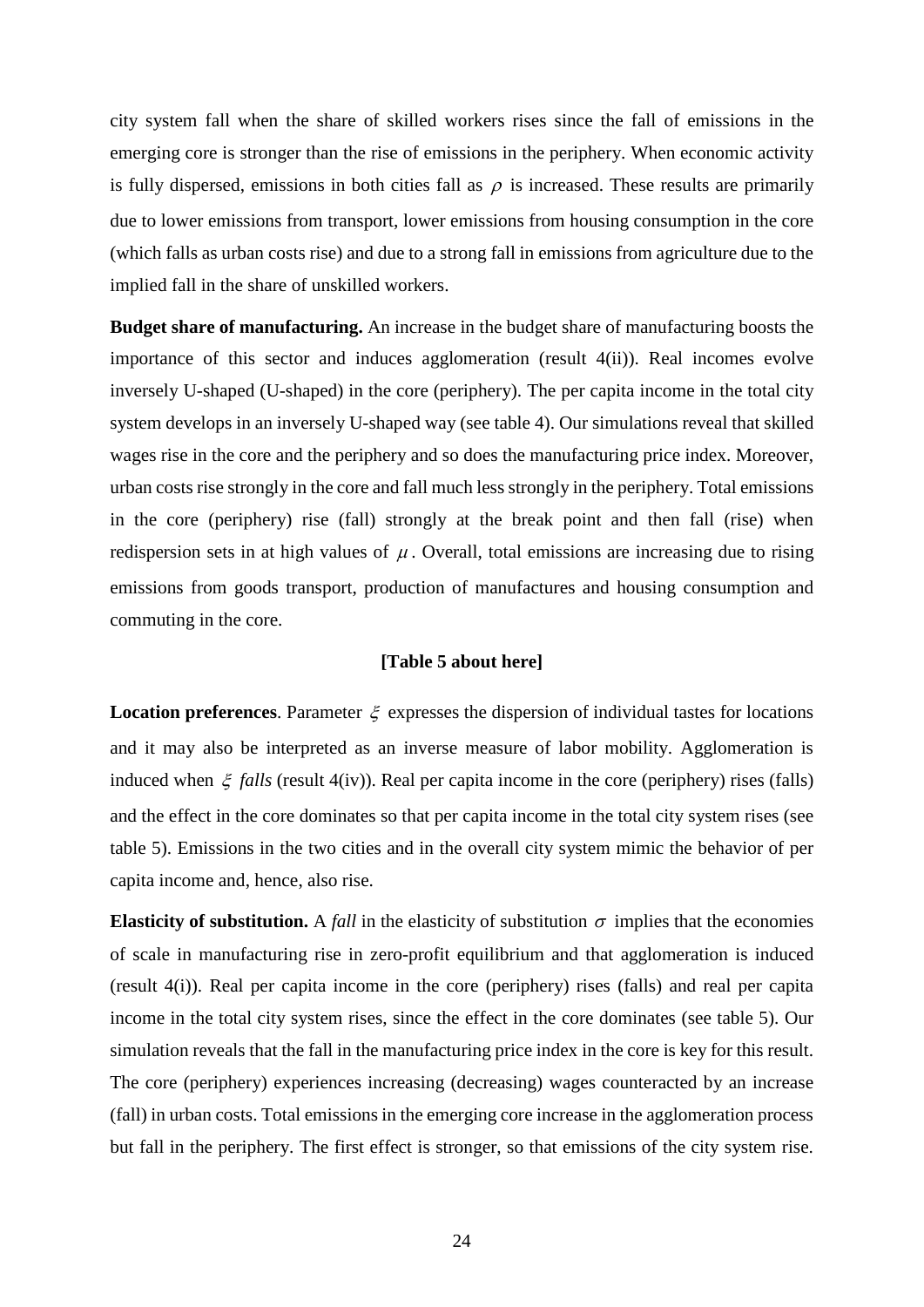The strong rise in emissions in the emerging core are due to higher emissions from commuting, the transport of goods, manufacturing production and from housing.

**Budget share of housing.** The effect of an increase in the budget share of housing  $\gamma$  on the location pattern is non-monotonic (result 4(viii)). We focus on the case where the level of  $\gamma$  is high enough so that further increases induce dispersion. Then, real incomes per capita rise both in the core and the periphery but more strongly in the former (see table 5). Hence, real income per capita across the two cities is also steadily rising. Emissions are increasing in both cities (except for a dip at the break point in the emerging periphery) and the total city system.

Taking stock of the effects of all parameter changes on total emissions and per capita income in the total city system we have

**Result 5 (emissions and per capita incomes).** *An increase in any parameter, except for the parameters* φ *,* ρ *and* <sup>µ</sup> *, induces parallel movements in total emissions and per capita incomes in the total city system, either positive (L,*  $\gamma$ *) or negative (* $\psi$ *,*  $R_A$ *,*  $\xi$ *,*  $\sigma$ *). Increasing*  $\mu$ *drives up total emissions and may increase or decrease per capita income. Increasing* φ *or* ρ *implies rising per capita income but falling emissions.*

#### **4.3 The possibility of an urban Environmental Kuznets Curve**

The large literature on the Environmental Kuznets Curve (EKC) considers the possibility that emissions might be inversely U-shaped in income. Here, we explore this hypothesis in the light of our model. We highlight the change of the trade freeness parameter  $\phi$ . Fig. 3 shows how *national* real income per capita  $y^r$  and total emissions vary with changing trade freeness ( $\phi$ moves from 0 to 1 generating rising incomes).



**Fig. 3:** An urban EKC with rising trade freeness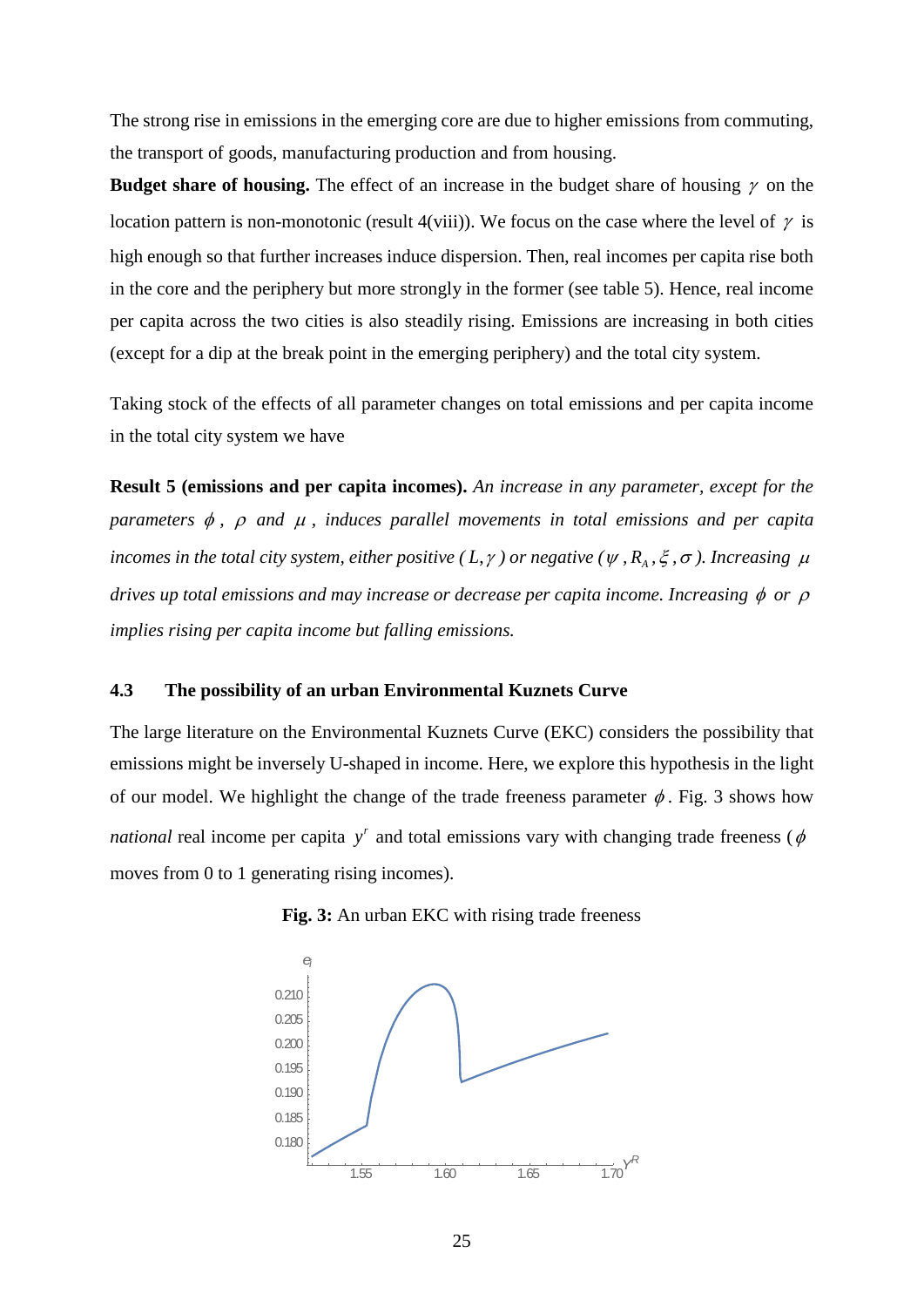As can be seen, a purely market induced urban EKC arises as trade becomes freer over a certain range. The key to this result is the fact that as trade gets freer, national real income steadily rises, but emissions are inversely U-shaped due to the agglomeration and redispersion forces induced by the changing trade freeness. We summarize this finding as:

**Result 6 (Urban EKC).** *As trade freeness increases, a market-induced urban EKC emerges: total national emissions and national income increase for*  $\phi < \phi_b$  *and*  $\phi > \phi_r$ , *but emissions are inversely U-shaped in national real income for*  $\phi \in [\phi_h, \phi_r]$ *.* 

Result 6 is of great significance, as it shows that an EKC may emerge in the city system without any policy intervention. Moreover, this EKC is based on increases in trade freeness which have been a very important driver for the connection of countries, regions and city systems and for the rise of incomes in the last decades, and which have therefore been highlighted by the New Economic Geography (Head and Mayer 2004).

Three further parameter changes have the potential to raise real incomes per capita and lower total emissions at the same time, but matters are more complicated (see table 4). A reduction in the agricultural land rent  $R_A$  is associated with increases in real per capita income for a small range of intermediate values of  $R_A$ . The connection between emissions and per capita incomes induced by changes in the parameters  $\mu$  and  $\rho$  depends intricately on their starting values and directions, too. Reductions in  $\mu$  starting at high levels and increases in  $\rho$  starting at low levels raise per capita incomes and lower total emissions at the same time. However, if  $\mu$  is low enough or  $\rho$  is high enough, the considered changes affect per capita incomes and total emissions in the same direction.

**Result 7.** *Reductions in R<sub>A</sub> starting at intermediate levels, reductions in*  $\mu$  *starting at high levels and increases in* <sup>ρ</sup> *starting at low levels raise per capita incomes and lower total emissions at the same time.*

Even though these latter three parameters do not give rise to a full EKC story, their benign effect both on per capita incomes and on emissions makes them elements of explanation for an EKC that build on more than one parameter change. In concluding this section it is important to notice that a market-induced EKC is far more likely to obtain in long-run equilibrium where skilled labor is mobile and the city system evolves endogenously than when the allocation of skilled labor is fixed (as was assumed in section 3).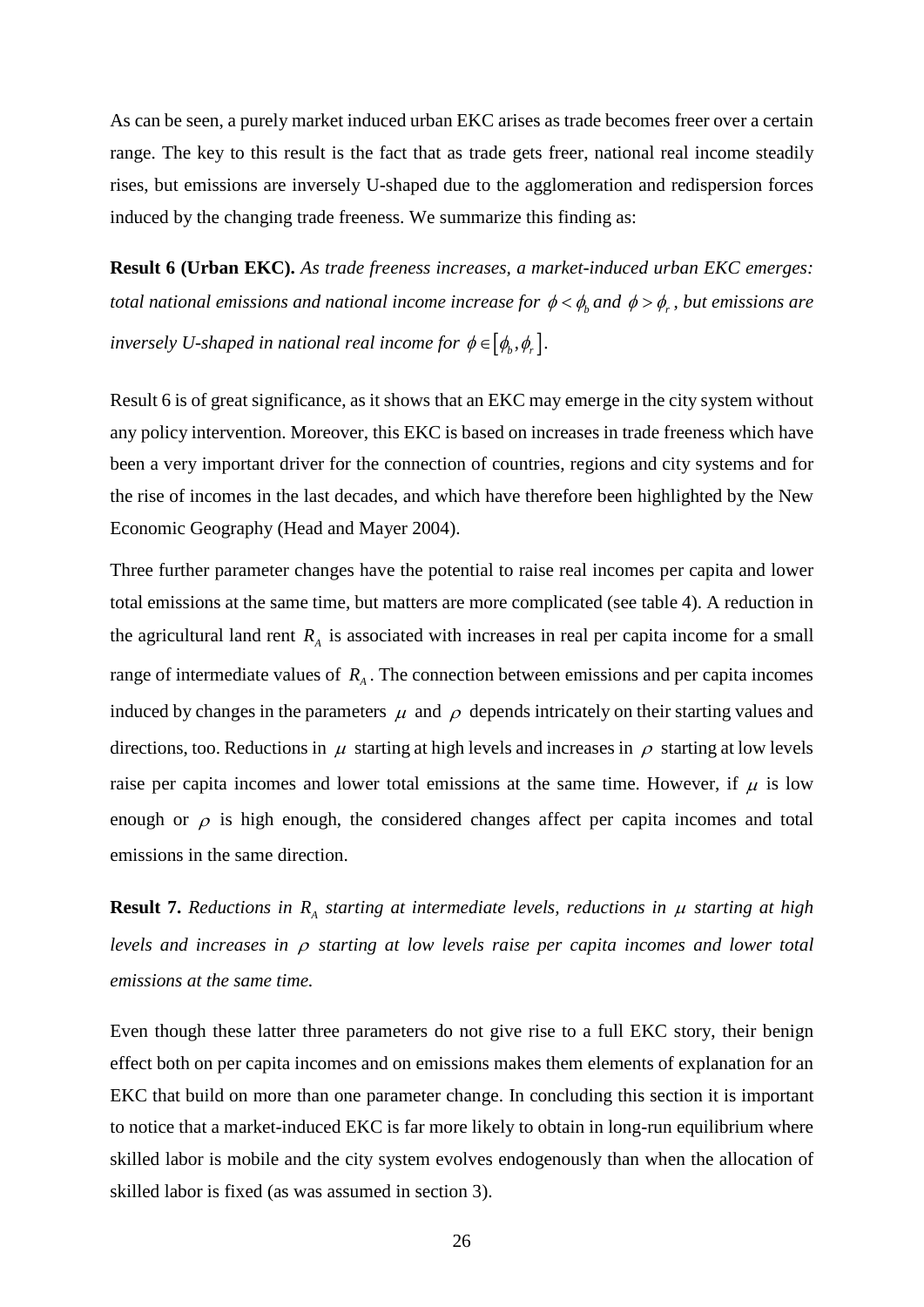#### **4.4 Pollution and welfare**

The social aims to keep emissions as low as possible and to maximize social welfare may very well lead to different recommendations concerning the structure of cities (e.g. Gaigné et al. 2012). In this section we explore how the market mechanism compares with the social optimum. Our model contains three potential sources of market failure: prices which differ from marginal costs, pecuniary externalities associated with the mobility of skilled workers in imperfectly competitive goods markets, and environmental externalities. We pursue a second-best approach, where markup prices are taken as given, but where the social planer chooses the allocation of skilled workers so as to maximize a social welfare function. Following Tabuchi and Thisse (2002), we take the unweighted sum of all skilled and unskilled workers' (expected) utility levels as our measure of social welfare:

$$
W(\lambda) = \rho L\left\{\lambda v_1^S(\lambda) + (1-\lambda)v_2^S(\lambda) - \xi\left[\lambda\log\lambda + (1-\lambda)\log(1-\lambda)\right]\right\} + (1-\rho)L\left[v_1^U + v_2^U\right](34)
$$

It is obvious from the indirect utility (11) that the comparison of the market equilibrium with the social optimum must strongly depend on the disutility associated with global (greenhouse gas) emissions. We use the parameter  $\kappa$  to highlight several cases. The case  $\kappa = 0$  captures the situation where there are no negative environmental externalities. The dark red curve in Fig. 4 depicts the optimal choice of  $\lambda$  by the social planer as trade freeness varies from autarky to no trade costs to contrast it from the blue curve that depicts the location pattern associated with the market equilibrium (derived in section 4.1 and already depicted in Fig 3). The other light red curve shows how the social planer solution evolves as the parameter  $\kappa$  is increased to 0.5. As shown in Fig. 4, without externalities, the bubble depicting the social optimum does not coincide with the market equilibrium. This is a consequence of the various market failures immanent in economic geography models (see Pflüger and Südekum 2008). Moreover, the bubble shrinks the higher the disutility associated with environmental externalities. This is intuitive, since given our parameters, symmetry minimizes total pollution. Eventually, as  $\kappa$ becomes large enough the social planer chooses full dispersion,  $\lambda = 1/2$ , for all levels of trade freeness.

The discrepancy between the market equilibrium and the social optimum leaves a role for policies that control population flows directly or indirectly, e.g. through urban growth boundaries. However, these policies should be carefully designed, depending on various parameters which may be difficult to observe.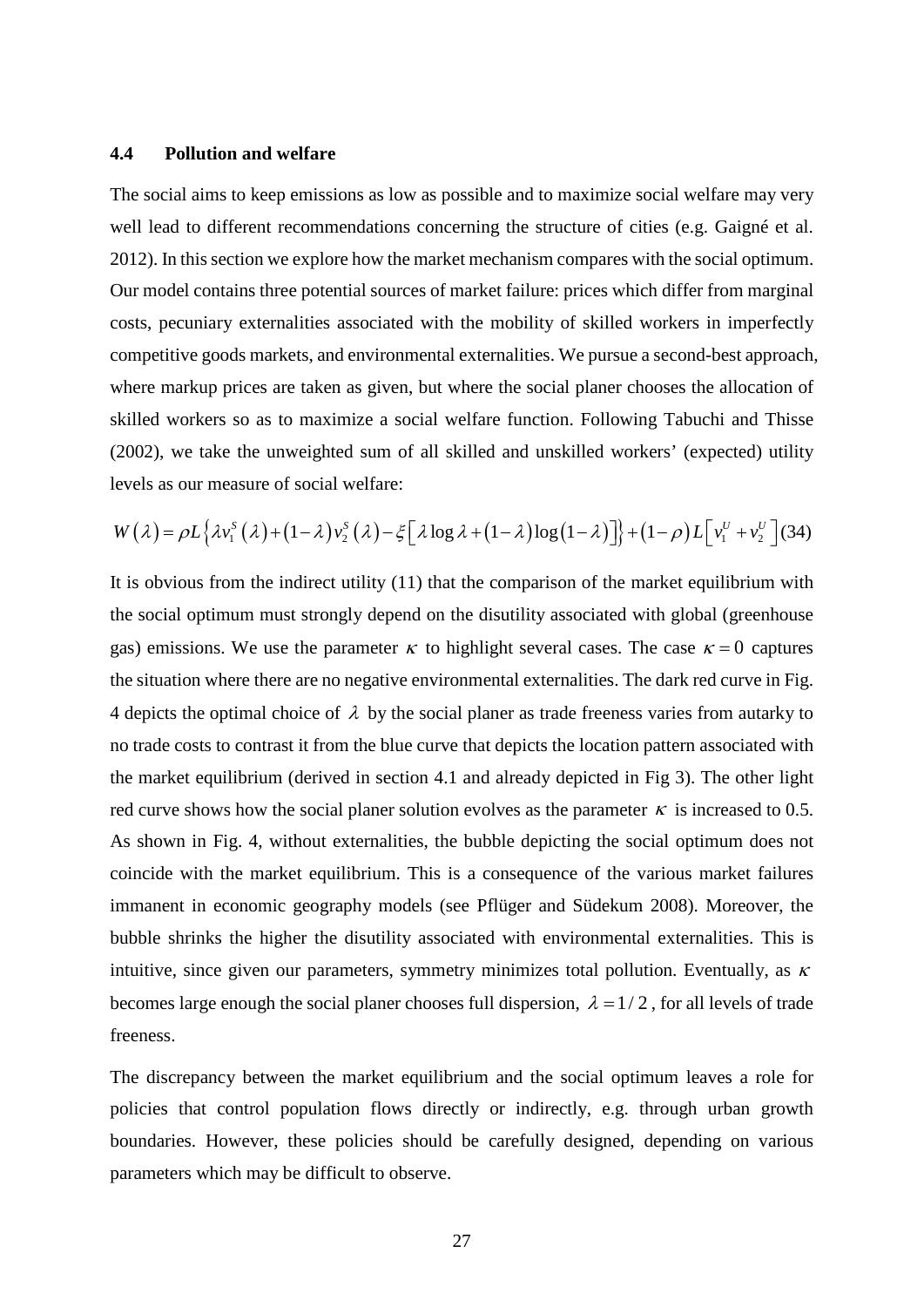#### **Fig. 4:** Market equilibrium vs. social optimum



#### **5 Conclusion**

This paper establishes a simple theoretical framework which comprises key forces that shape the structure and interrelation of cities to study interdependencies between urban evolution and the environment. We focus on the potential of unfettered market forces to economize on emissions. A key finding is that market forces alone may suffice to generate an urban Environmental Kuznets Curve. One specific finding is that reducing trade costs increases per capita incomes and generates an inversely U-shaped evolution of emissions in the process of agglomeration and redispersion. We also find that agglomeration per se is typically not a boon for the environment, as total emissions in the total city system are likely to rise (although, as we have stressed, this depends on the emission intensities of various pollution sources).

We have made a number of limiting choices in setting up our framework. An interesting route to pursue in future work is to bring in environmental policies and to allow for abatement activities to endogenize the emission intensities. This may enhance the scope for a benign interaction between urbanization and the environment. Moreover, we have followed the economic geography and assumed that the 'modern sector' produces manufacturing goods only. Splitting this sector into manufactures and (cleaner) services is a second interesting extension. Finally, the internal city transport system could also be differentiated out in future work.

We believe that the simple model we have established proves useful to address these and further extensions.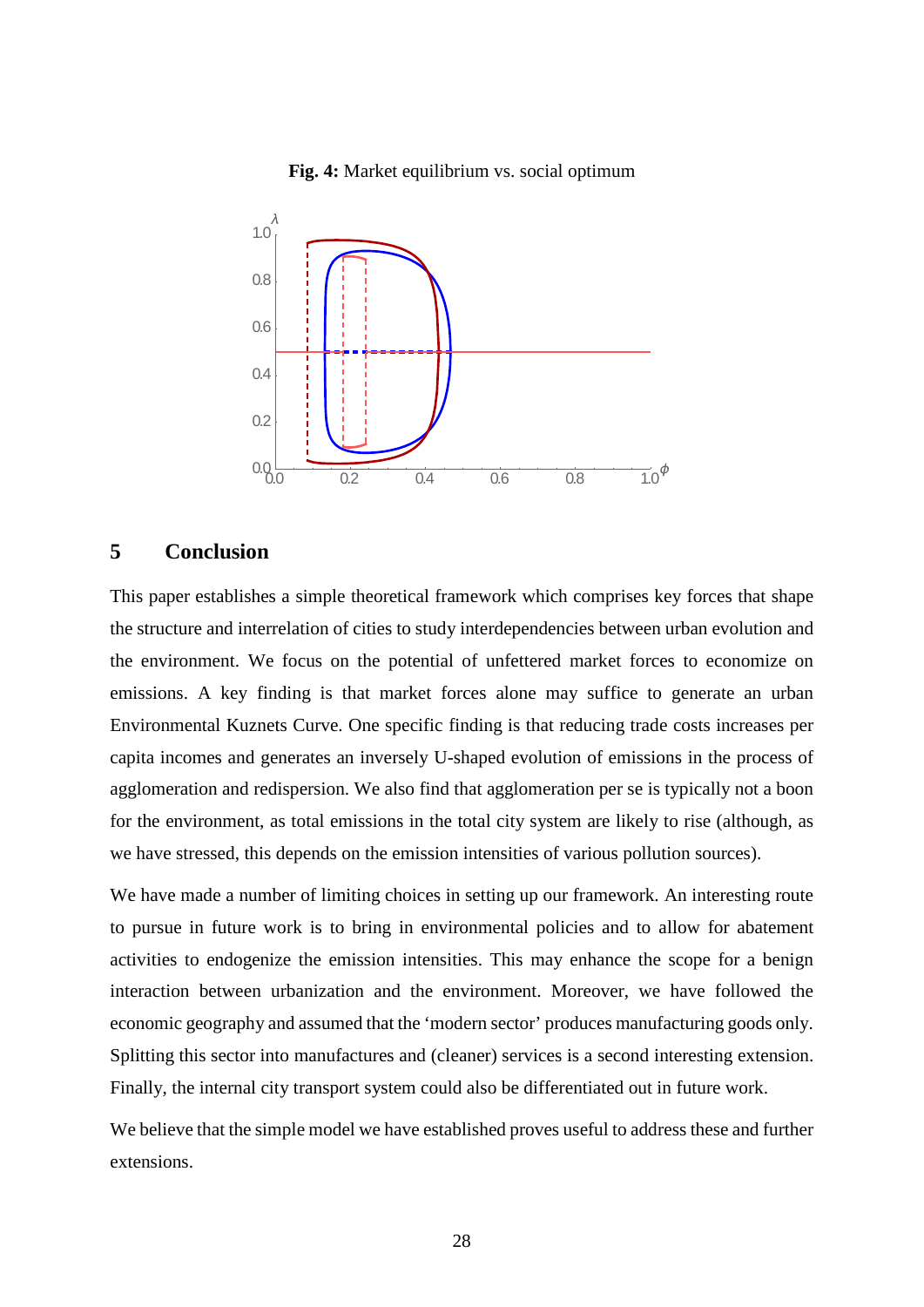#### **References**

- Aichele, R. and Felbermayr, G. (2012). Kyoto and the Carbon Footprint of Nations. **Journal of Environmental Economics and Management** 63: 336-354
- Alonso, W. (1964). **Location and Land Use**. Cambridge MA. Harvard University Press.
- Asian Development Bank (2012). **Key indicators for Asia and the Pacific 2012. Green Urbanization in Asia**. Special Chapter, Asian Development Bank, Mandaluyong City, Philippines.
- Bairoch, P. (1988). **Cities and Economic Development: From the Dawn of History to the Present**. University of Chicago Press, Chicago.
- Borck, R. (2014). Will Skyscrapers Save the Planet? Building Height Limits and Urban Greenhouse Gas Emissions. CESifo Working Paper Series 4773, Munich.
- Brueckner, J. (1987). The Structure of Urban Equilibria: A Unified Treatment of the Muth-Mills Model, in: E.S. Mills (ed.), **Handbook of Regional and Urban Economics Vol. 2**, North-Holland, 821-845
- Calmette, M.-F. and Péchoux, I. (2007). Are Environmental Policies Counterproductive? **Economics Letters** 95(2): 186–191.
- Copeland, B. R. and Taylor, M. S. (2003). **Trade and the Environment: Theory and Evidence**. Princeton University Press.
- Cruz, J.M. and Taylor, M.S. (2013). A Spatial Approach to Energy Economics. NBER Working Paper 18908
- Dasgupta, S., Laplante, B., Wang, H., and Wheeler, D. (2002). Confronting the Environmental Kuznets Curve. **Journal of Economic Perspectives** 16(1): 147–68.
- Desmet, K. and Rossi-Hansberg, E. (2015). On the Spatial Economic Impact of Global Warming. **Journal of Urban Economics**, forthcoming.
- Elbers, C. and Withagen, C (2004). Environmental Policy, Population Dynamics and Agglomeration. **Contributions to Economic Analysis & Policy** 3(2), Article 3.
- EPA (2015). **Inventory of U.S. Greenhouse Gas Emissions and Sinks: 1990 – 2013**, U.S. Environmental Protection Agency, Washington, DC.
- Fujita, M. (1989). **Urban Economic Theory. Land Use and City Size**. Cambridge University Press
- Fujita, M., Krugman, P., and Venables, A. J. (1999). **The Spatial Economy. Cities, Regions, and International Trade**. MIT Press, Cambridge, Mass.
- Gaigné, C., Riou, S., and Thisse, J.-F. (2012). Are Compact Cities Environmentally Friendly? **Journal of Urban Economics** 72(2-3): 123–136.
- Glaeser, E. (2011). **Triumph of the City: How our Greatest Invention Makes us Richer, Smarter, Greener, Healthier and Happier**. Penguin, New York.
- Glaeser, E. L. and Kahn, M. E. (2010). The Greenness of Cities: Carbon Dioxide Emissions and Urban Development. **Journal of Urban Economics** 67(3): 404–418.
- Grossman, G. M. and Krueger, A. B. (1993). **Environmental Impacts of a North American Free Trade Agreement**, MIT Press, Cambridge, MA, 13–56.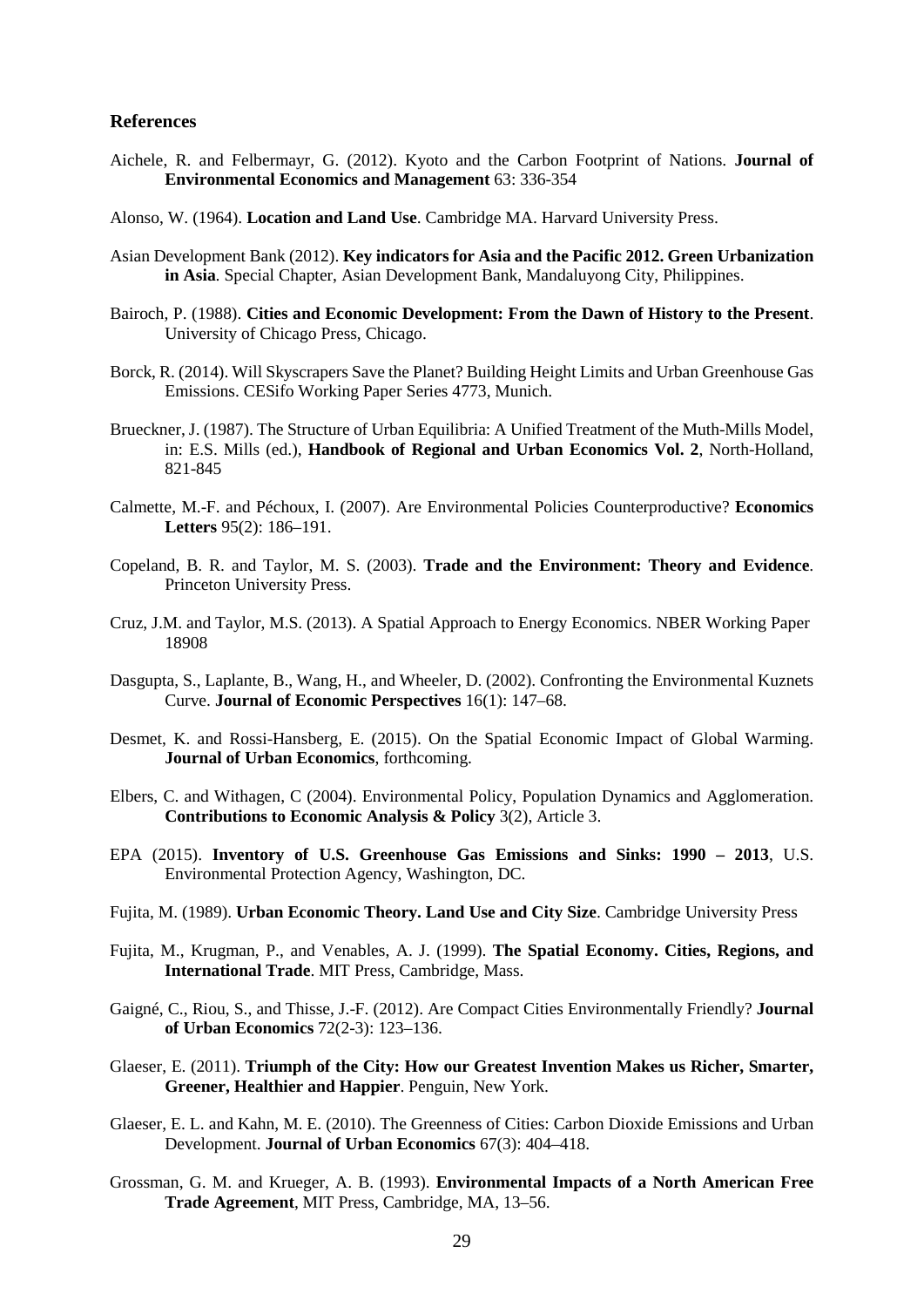- Grossman, G. M. and Krueger, A. B. (1995). Economic Growth and the Environment. **Quarterly Journal of Economics** 110(2): 353–377.
- Head, K. and Mayer, T. (2004). The Empirics of Agglomeration and Trade, in: V. Henderson und J.-F. Thisse, (eds.) **Handbook of Regional and Urban Economics Vol. 4**, 2609-2669.
- Kahn, M. E. (2006). **Green Cities: Urban Growth and the Environment**. Brookings Institution Press, Washington, D.C.
- Kahn, M. E. and Walsh R. (2014). Cities and the Environment, in: G. Duranton, J.V. Henderson, W.C. Strange (eds.), **Handbook of Regional and Urban Economics** 5, forthcoming
- Krugman, P. (1991). Increasing Returns and Economic Geography. **Journal of Political Economy** 99: 483–99.
- Lange, A. and Quaas, M. F. (2007). Economic Geography and the Effect of Environmental Pollution on Agglomeration. **BE Journal of Economic Analysis & Policy**, 7(1).
- Larson, W., Liu, F., and Yezer, A. (2012). Energy Footprint of the City: Effects of Urban Land Use and Transportation Policies. **Journal of Urban Economics** 72(23): 147–159.
- Larson, W. and Yezer, A. M. (2014). The energy implications of city size and density. Working Paper 2014-16, George Washington University, Institute for International Economic Policy.
- Murata, Y. (2003). Product diversity, taste heterogeneity, and geographic distribution of economic activities: market vs. non-market interactions. **Journal of Urban Economics**, 53(1): 126-144.
- Murata, Y. and Thisse, J.-F. (2005). A Simple Model of Economic Geography à la Helpman-Tabuchi. **Journal of Urban Economics** 58: 137–155.
- Pflüger, M. (2001). Ecological Dumping Under Monopolistic Competition. **Scandinavian Journal of Economics** 103(4): 689-706.
- Pflüger, M. (2004). A Simple, Analytically Solvable Chamberlinian Agglomeration Model. **Regional Science and Urban Economics** 34: 565–573.
- Pflüger, M. and J. Südekum (2008). Integration, Agglomeration and Welfare, **Journal of Urban Economics** 63: 544 – 566.
- Shibayama K. and Fraser, I. (2014). Nonhomothetic Growth models for the Environmental Kuznets Curve. **International Economic Review** 55 (3): 919-939
- Tabuchi, T. (1998). Urban Agglomeration and Dispersion: A Synthesis of Alonso and Krugman. **Journal of Urban Econonomics** 44: 333–351.
- Tabuchi, T. and J.-F. Thisse (2002). Taste heterogeneity, labor mobility and economic geography. **Journal of Development Economics** 69: 155-177
- Tscharaktschiew, S. and Hirte, G. (2010). The Drawbacks and Opportunities of Carbon Charges in Metropolitan Areas. A Spatial General Equilibrium Approach. **Ecological Economics** 70(2): 339–357.
- World Bank (2009). **Reshaping Economic Geography. World Development Report 2009**. World Bank, Washington D.C.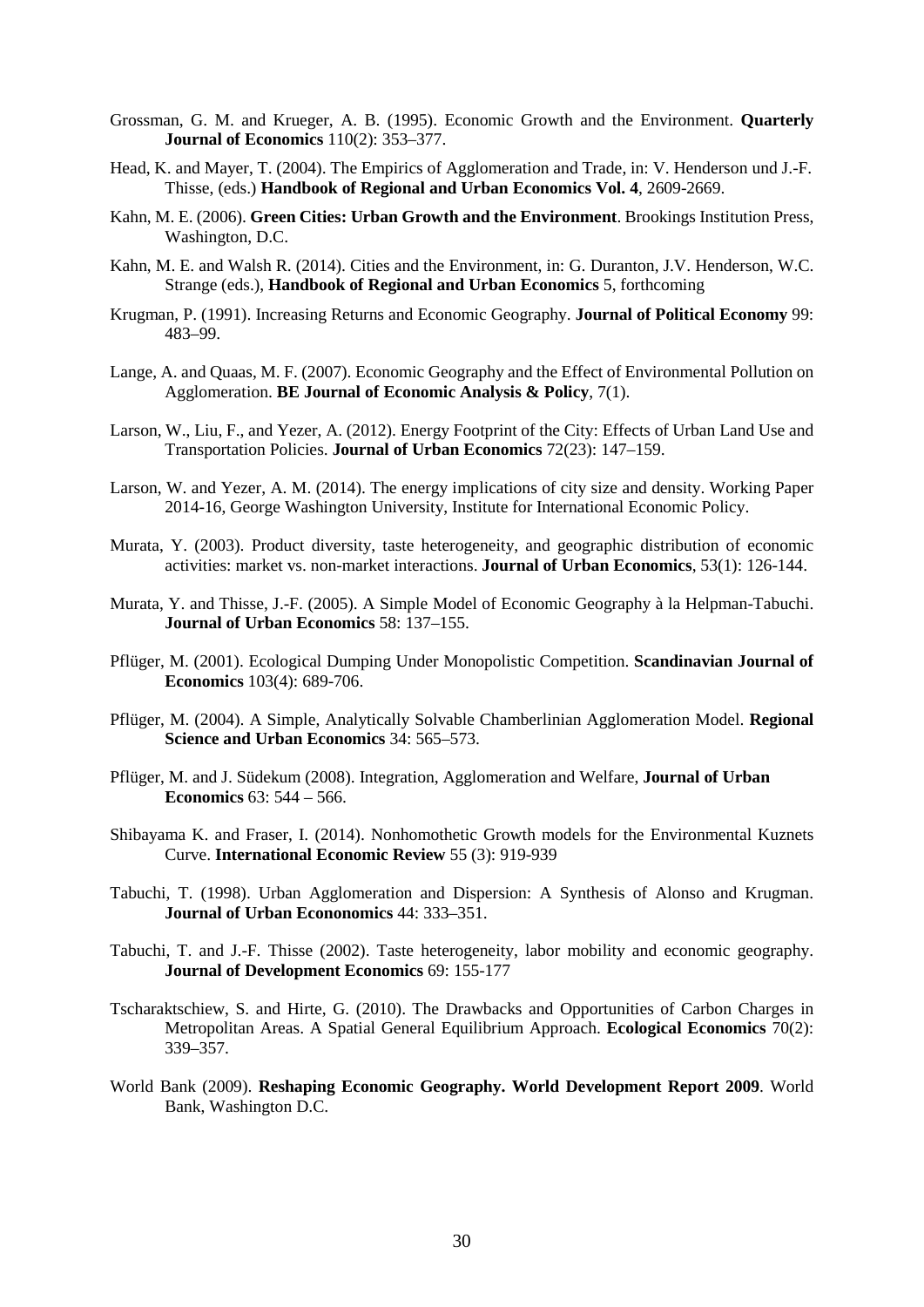# **Appendix**



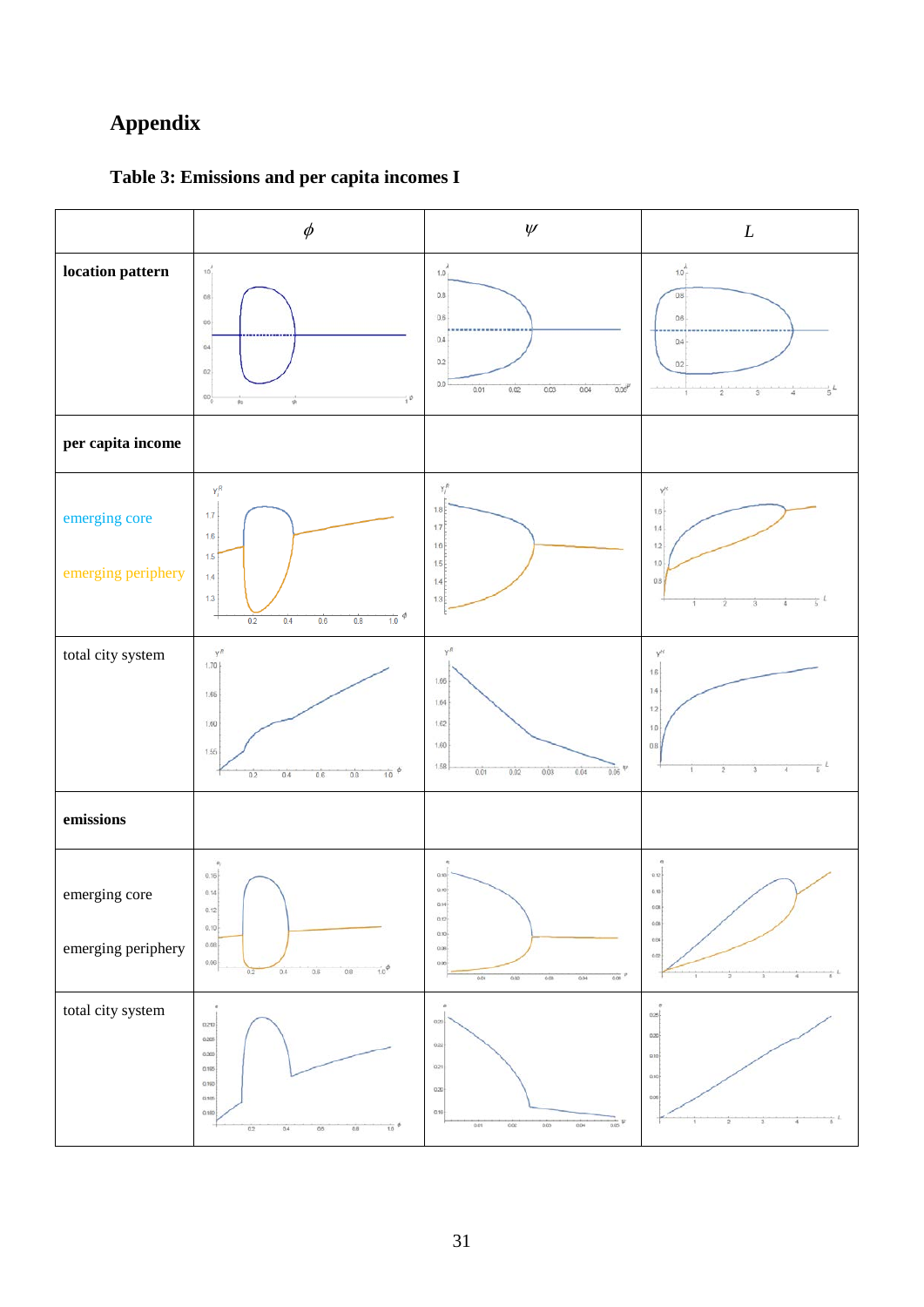

**Table 4: Emissions and per capita incomes II**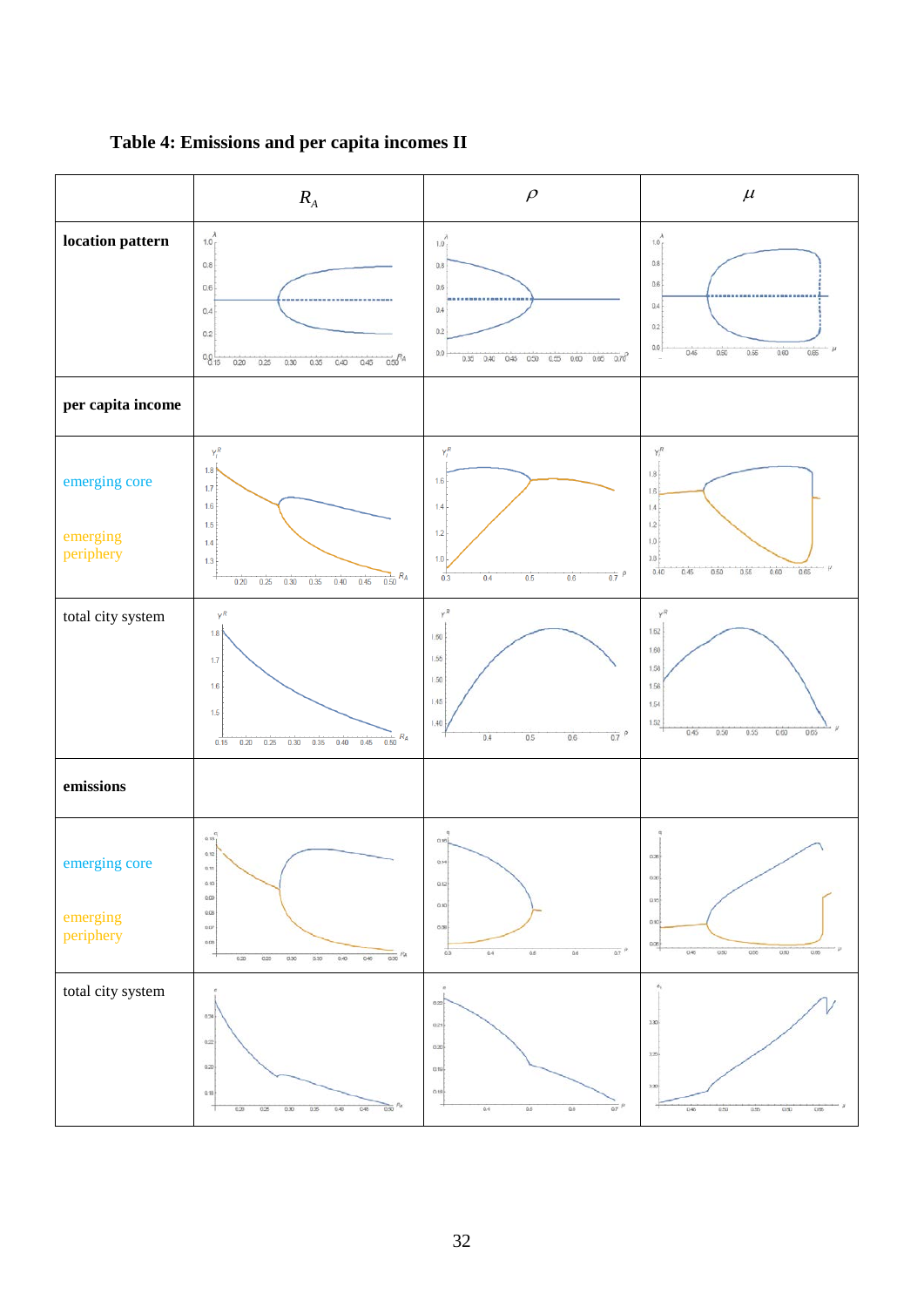

**Table 5: Emissions and per capita incomes III**